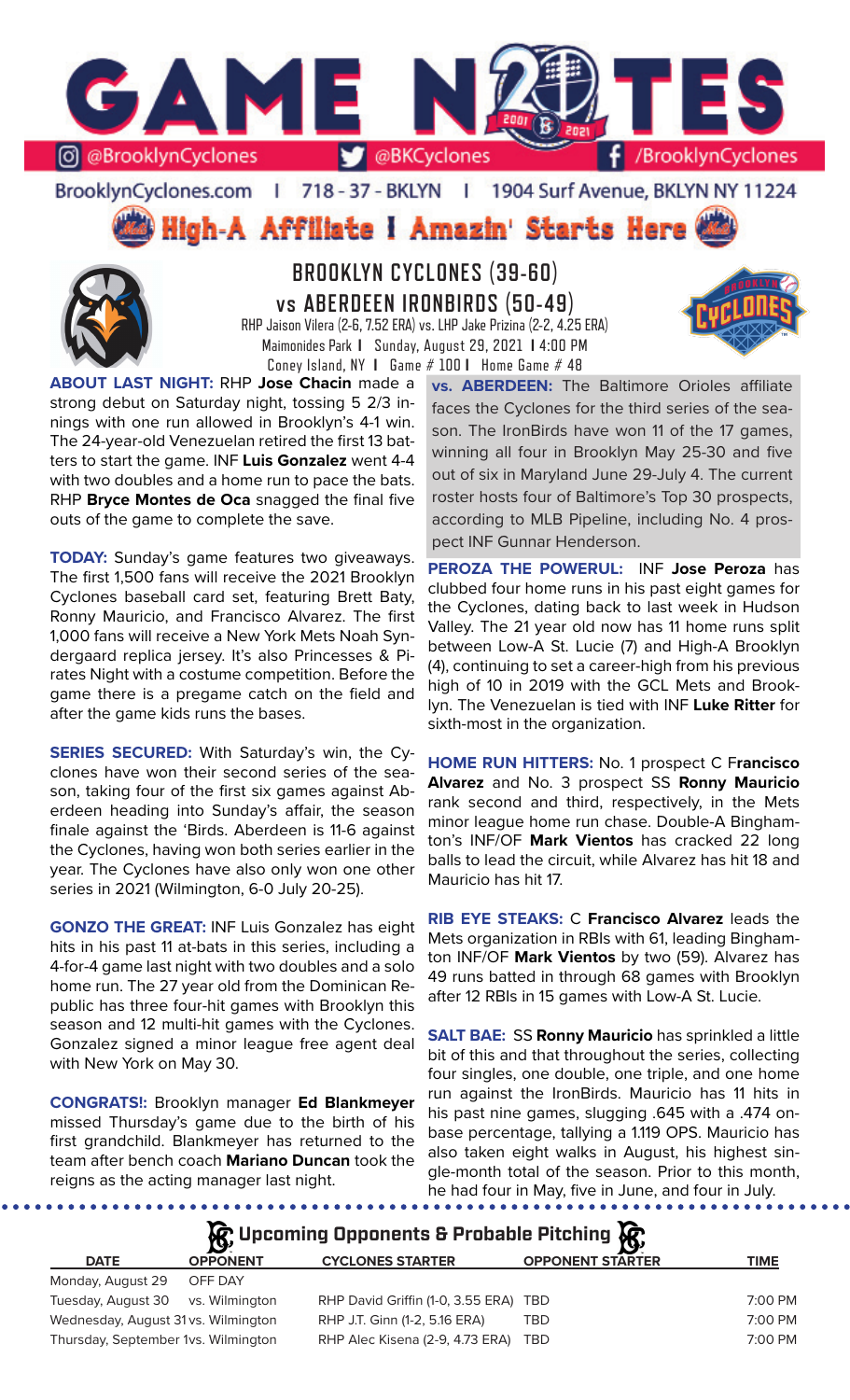| <b>AUGUST 29 VS ABERDEEN</b> | <b>STARTING PITCHER</b>                                      |                                                                          | <b>PAGE 2</b> |
|------------------------------|--------------------------------------------------------------|--------------------------------------------------------------------------|---------------|
| k3                           | # 39'                                                        | <b>JAISON VILERA</b>                                                     | RHP           |
|                              | Height: 6-0<br><b>Bats: Right</b>                            | Weight: 188<br><b>Throws: Right</b>                                      |               |
|                              | Date of Birth: June 19, 1997<br>Hometown: Caracas, Venezuela | Age: 24<br>How Obtained: Signed as an international free agent, 11/10/15 |               |

**LAST TIME OUT:** Vilera lasted just 3 1/3 innings against Aberdeen on Tuesday, allowing six runs on eight hits.

SAVA ANSAL AND

**vs ABERDEEN:** Over three starts against the Baltimore affiliate, Vilera has allowed 14 runs (12 earned) on 17 hits in 12 2/3 innings (8.53 ERA).

**STARTS WITH HOME RUN:** Vilera has a 9.95 ERA (49 earned runs in 44.1 innings) in games where he gives up a home run.

**STARTS WITHOUT HOME RUN:** Vilera has a 3.14 ERA (10 earned runs in 28.2 innings) in games where he does not give up a home run.

**HOME RUN HAPPY:** Vilera has surrendered 20 home runs this season which a career-high total of home runs in just 73 innings. In fact, prior to this season, Vilera had allowed 12 home runs over the first four years of his career (2016-2019).

**WELCOME BACK:** Vilera puts on a Cyclones uniform for the third season as a pro. The right hander spent 2018 and parts of 2019 with the Cyclones. With Brooklyn in 2018, he was named a Baseball America Short-Season All-Star and a New York-Penn League Mid-Season All-Star.

**FREQUENT FLYER:** Pitched for four different Mets affiliates in 2019...Started the year with Columbia (A) and made four outings...Threw a long relief outing for St. Lucie (A+) piggybacking behind Ervin Santana before joining Brooklyn in June...Made a spot start for Binghamton (AA) on June 26, 2019.

**NYPL STUD:** Turned in an immaculate 2018 campaign with the Cyclones, earning an NYPL All-Star and *Baseball America* Short-Season All-Star nods with a league-leading 1.83 earned run average...Fanned 78 in 73.2 innings, allowing three earned runs or fewer in 12 of 13 starts.

**CARACAS KID:** Hails from the capital and largest city in Venezuela...A city of more than 1.9 million people.

| <b>Brooklyn Cyclones</b> |            |            |     |                |                |                |    |                |                |            |
|--------------------------|------------|------------|-----|----------------|----------------|----------------|----|----------------|----------------|------------|
| <b>DATE</b>              | <b>OPP</b> | <b>DEC</b> | IP  | н              | R              | ER             | BB | к              | HR             | <b>AVG</b> |
| 8/24                     | <b>ABD</b> |            | 31  | 8              | 6              | 6              | 1  | 4              | 1              | .301       |
| 8/17                     | @ HV       |            | 5.0 | 5              | 2              | $\overline{2}$ | 1  | 5              | 1              | .292       |
| 8/10                     | @ WIL      |            | 3.0 | $\mathbf 0$    | O              | $\Omega$       | 1  | 2              | 0              | .295       |
| 8/3                      | HV         | L          | 5.2 | 6              | $\overline{2}$ | 1              | 1  | 6              | 0              | .305       |
| 7/27                     | @JS        |            | 4.2 | 7              | 5              | 5              | 0  | 3              | 1              | .311       |
| 7/20                     | <b>WIL</b> | W          | 5.0 | 6              | 4              | 4              | 2  | 3              | 0              | .307       |
| 7/13                     | JS         |            | 5.0 | 3              | O              | $\Omega$       | 1  | 3              | 0              | .305       |
| 7/6                      | @ HV       |            | 4.0 | 8              | 5              | 5              | 1  | $\overline{2}$ | 3              | .317       |
| 6/30                     | @ ABD      | W          | 5.0 | 5              | 3              | 3              | 1  | 1              | 0              | .303       |
| 6/22                     | <b>JS</b>  | L          | 2.2 | 7              | 7              | 7              | 3  | 2              | $\overline{2}$ | .310       |
| 6/16                     | @ WIL      |            | 5.0 | 4              | 2              | 2              | 1  | 2              | 0              | .288       |
| 6/11                     | HV         | L          | 3.2 | $\overline{7}$ | 7              | 6              | 3  | 3              | 2              | .304       |
| 6/4                      | @ JS       |            | 4.2 | 5              | 4              | 4              | 0  | 7              | 4              | .290       |
| 5/27                     | <b>ABD</b> | L          | 41  | 6              | 5              | 3              | 3  | 5              | 1              | .301       |
| 5/20                     | HV         | L          | 5.0 | 3              | 3              | $\overline{2}$ | 2  | 3              | 1              | .296       |
| 5/15                     | @GVL       |            | 4.0 | 4              | 4              | 4              | 0  | 7              | $\overline{2}$ | .371       |
| 5/7                      | @ASH       | L          | 3.0 | 9              | 9              | 7              | 3  | 3              | $\overline{2}$ | .500       |

**2021 GAME-BY-GAME**

| K%                                      | BB%     | HR/9       |  |  |  |  |  |  |
|-----------------------------------------|---------|------------|--|--|--|--|--|--|
| 17.9%                                   | $7.1\%$ | 2.47       |  |  |  |  |  |  |
| <b>BABIP</b>                            | GB%     | <b>FIP</b> |  |  |  |  |  |  |
| .319<br>44.6%<br>6.91                   |         |            |  |  |  |  |  |  |
| <b>VILERA'S SEASON AND CAREER HIGHS</b> |         |            |  |  |  |  |  |  |

| 2021 Season                 |                              | Career                         |
|-----------------------------|------------------------------|--------------------------------|
| 7 (2x, 6/4 at Jersey Shore) | <b>Strikeouts</b>            | 9 (3x, 5/4/21 at Asheville)    |
| None                        | <b>Double Digit K Games</b>  | None                           |
| 9 (5/7 at Asheville)        | <b>High Hits, Game</b>       | 9 (5/4/21 at Asheville)        |
| 4 (6/4 at Jersey Shore)     | <b>High HR, Game</b>         | 4 (6/4/21 at Jersey Shore)     |
| 9 (5/7 at Asheville)        | <b>High Runs, Game</b>       | 9 (5/4/21 at Asheville)        |
| 3 (5/7 at Asheville)        | <b>High Walks, Game</b>      | 4 (7x, 7/19/19 vs. Mahon.Val.) |
| 5 (5/20 vs. Aberdeen)       | <b>Innings Pitched, Game</b> | 7 (8x, 8/20/18 at Tri-City)    |
| None                        | <b>Complete Games</b>        | 7/17/17 v. GCL Nats (7 IP)     |
| None                        | <b>Shutouts</b>              | 7/17/17 v. GCL Nats (7 IP)     |

|                 |    | <b>CATCHER ERA</b>                             |            |     |            |  |
|-----------------|----|------------------------------------------------|------------|-----|------------|--|
| NAME            | G  | ER                                             | <b>INN</b> |     | <b>ERA</b> |  |
| Alvarez         | 39 | 187                                            | 298.2      |     | 5.64       |  |
| Campos          | 3  | 6                                              | 18         |     | 1.00       |  |
| Gaddis          | 6  | 16                                             | 52         |     | 2.77       |  |
| Mena            | 22 | 77                                             | 164        |     | 4.23       |  |
| Senger          | 9  | 44                                             | 81         |     | 4.89       |  |
| Uriarte         | 21 | 82                                             | 159.1      |     | 4.63       |  |
|                 |    | <b>CYCLONES STARTING PITCHER BREAKDOWN</b>     |            |     |            |  |
| <b>STARTER</b>  |    | GS Quality StartsRun SupportRS/Start BC Record |            |     |            |  |
| Butto, Jose     | 10 | 1                                              | 41         | 4.1 | $4-6$      |  |
| Chacin, Jose    | 1  | 0                                              | 4          | 4.0 | $1-0$      |  |
| Ginn, J.T.      | 6  | 1                                              | 25         | 4.2 | $2 - 4$    |  |
| Grey, Connor    | 4  | 1                                              | 21         | 5.2 | $3-1$      |  |
| Griffin, David  | 3  | 1                                              | 14         | 4.7 | $1 - 2$    |  |
| Kisena, Alec    | 15 | 0                                              | 71         | 4.7 | $5-10$     |  |
| Lasko, Justin   | 11 | 6                                              | 44         | 4.0 | $4 - 7$    |  |
| Morris, Colby   | 1  | $\Omega$                                       | 4          | 4.0 | $O-1$      |  |
| Opp, Cam        | 13 | 1                                              | 46         | 3.5 | $4 - 9$    |  |
| Parsons, Hunter | 1  | $\Omega$                                       | 5          | 5.0 | $1 - 0$    |  |
| Rennie, Luc     | 6  | $\Omega$                                       | 23         | 3.8 | $3-3$      |  |
| Rojas, Oscar    | 4  | $\Omega$                                       | 21         | 5.3 | $1 - 3$    |  |
| Syndergaard     | 1  | $\Omega$                                       | 5          | 5.0 | $O-1$      |  |
| Vilera, Jaison  | 17 | $\Omega$                                       | 91         | 5.4 | $6-11$     |  |
| Walker, Josh    | 4  | 1                                              | 27         | 6.8 | $3-1$      |  |
| REAKDOWN        |    |                                                |            |     |            |  |

| <b>BROOKLYN CYCLONES PITCHING BREAKDOWN</b> |                                        |      |                             |  |  |             |  |  |           |       |              |                          |     |               |       |                |       |                   |           |            |
|---------------------------------------------|----------------------------------------|------|-----------------------------|--|--|-------------|--|--|-----------|-------|--------------|--------------------------|-----|---------------|-------|----------------|-------|-------------------|-----------|------------|
|                                             |                                        |      |                             |  |  |             |  |  |           |       |              |                          |     |               |       |                |       |                   |           |            |
|                                             | W-L                                    | ERA  | IP HR                       |  |  | ER BB K     |  |  | <b>HR</b> | AVG ' |              | W-L                      | ERA |               | IP HR |                | ER BB | $\cdot$ K $\cdot$ | <b>HR</b> | <b>AVG</b> |
| <b>STARTERS</b>                             | 16-39                                  | 5.17 | 446.0450 285 256 154 458 62 |  |  |             |  |  |           | 259   | I HOME.      | 24-23 378                |     | 414 0 355 201 |       | 174            |       | 167 453           | -31       | -230       |
| <b>RELIEVERS</b>                            | 23-21 3.96 386.2 330 207               |      |                             |  |  | 170 210 440 |  |  | - 27      | 230   | <b>IROAD</b> | 15-37 5.42 418.2 425 291 |     |               |       | 252 197 445 58 |       |                   |           | .260       |
| <b>TOTAL</b>                                | 39-60 4.55 832.2780 492 421 364 898 89 |      |                             |  |  |             |  |  |           |       | .246   TOTAL | 39-60 4.55 832.2780 492  |     |               |       | 421 364 898 89 |       |                   |           | .246       |
| <b>BULLPEN NOTES</b>                        |                                        |      |                             |  |  |             |  |  |           |       |              |                          |     |               |       |                |       |                   |           |            |

-RHP Brian Metoyer leads the team with a 34.2% strikeout rate, ranks second with a 0.97 WHIP, and a .203 BABIP. -RHP Willy Taveras ranks second on the team with a 31.9% strikeout rate and first with a 0.92 WHIP and 2.87 FIP.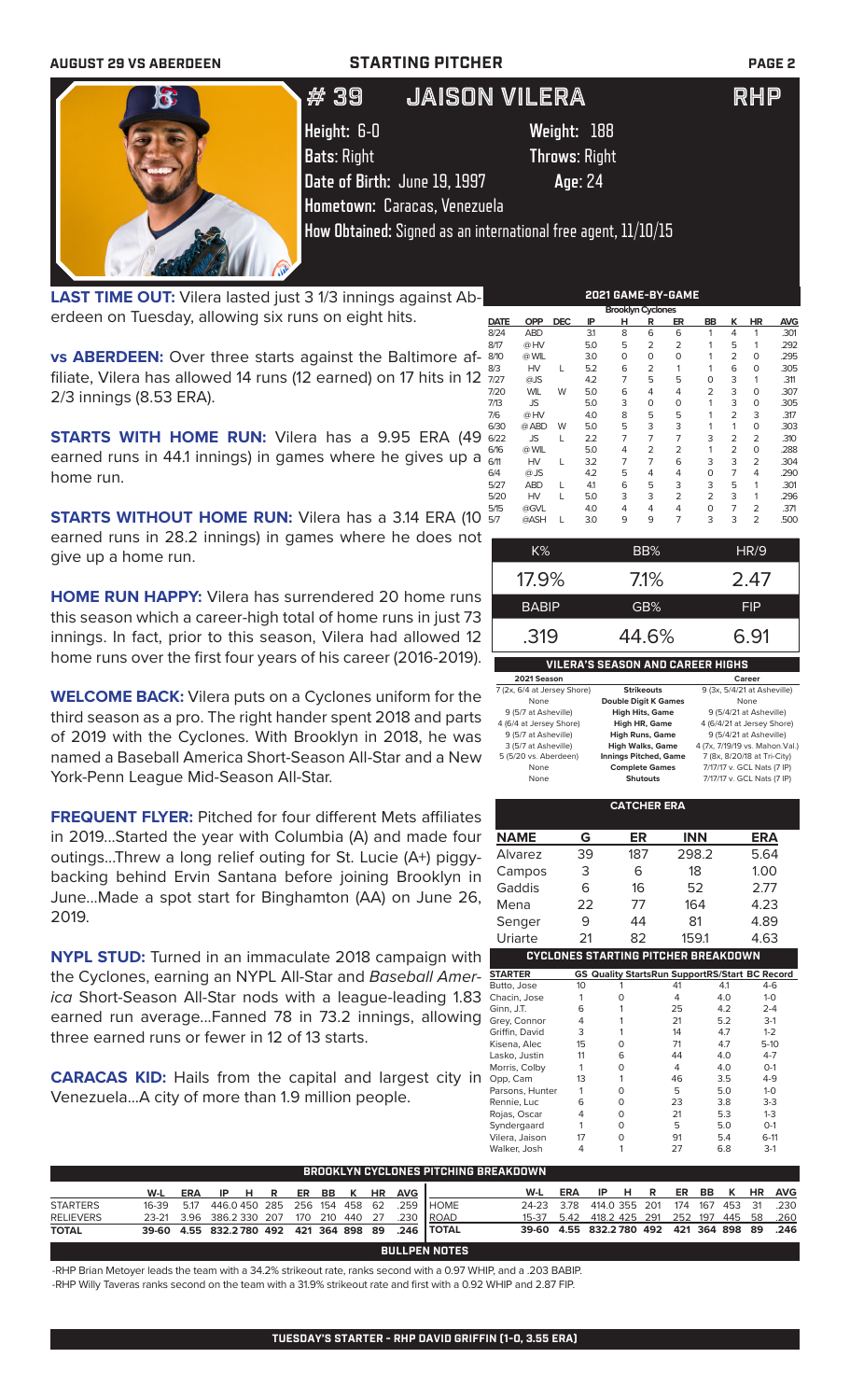|--|

# **AUGUST 29 VS ABERDEEN BATTING PAGES PAGE 3**

| <b>Last Game:</b> 0-3. BB |   |
|---------------------------|---|
| <b>RISP:</b> 19-70 (.271) | R |
| Streak:                   |   |

**lome:** 18-108 (.167) **Last HR:** 8/18 at Hudson Valley **Season High, Hits:** 3 (3x, 8/10 at WIL)<br>**Lad:** 36-121 (.300) **Multi-Hit Games:** 13 (8/18 at Hudson Valley) **Season High, Runs:** 3 (3x, 7/6 at HV) **RIGE: 1988: 1989: Partical Coad: 36-121 (.300) Multi-Hit Games: 13 (8/18 at Hudson Valley)<br><b>Multi-RBI Games:** 14 (8/15 at Wilmington) **Multi-RBI Games:** 14 (8/15 at Wilmington)

**Season High, RBI:** 4 (2x, 8/10 at WIL)<br>**Season High, SB:** 1 (4x, 8/24 vs. ABD)

- Enters his fourth year in the Mets organization...Called up from Low-A St. Lucie on Monday, May 24...19 years old, turning 20 on November 19 • Ranks as the No. 1 prospect in the Mets system according to both *MLB Pipeline* and *Baseball America*...Ranked as No. 4 catching prospect in baseball and the
- No. 38 prospect in the game according to *MLB Pipeline* • Hit .417 (20-48) with five doubles, two home runs, and 12 RBIs in 15 games with St. Lucie...Struck out seven times and walked 15...went 2-for-4 in stolen bases
- Non-roster invitee to Mets Spring Training...Signed with NYM as NDFA on July 2, 2018

| 1#9    ZACH ASHFORD - OF                               |                                                        |                                                                                      | .233, 1 HR, 15 RBI, .321 wOBA, wRC+ 93                                                         |
|--------------------------------------------------------|--------------------------------------------------------|--------------------------------------------------------------------------------------|------------------------------------------------------------------------------------------------|
| <b>Last Game: 0-3. BB</b><br><b>RISP:</b> 16-50 (.320) | <b>Home:</b> 20-93 (.215)<br><b>Road:</b> 21-83 (.253) | Last HR: 5/23 vs. Hudson Valley<br><b>Multi-Hit Games:</b> 8 (8/20 at Hudson Valley) | <b>Season High, Hits:</b> $2$ (7x, $8/8$ vs. $HV$ )<br><b>Season High, Runs: 2 (6/6 at JS)</b> |
| Streak:                                                | vs. ABD: 6-38 (.158)                                   | <b>Multi-RBI Games: 3 (7/24 vs. Wilmington)</b>                                      | <b>Season High, RBI:</b> 2 (3x, 7/24 vs. WIL)<br><b>Season High, SB:</b> $1(3x, 7/7$ at $HV$ ) |

- Enters his third year in the Mets organization...Called up from Low-A St. Lucie on Saturday, May 22
- Hit .340 (17-50) in 14 games with the St. Lucie Mets in 2021, collecting three doubles and six walks with a stolen base
- Spent his first few games as a pro with Brooklyn in 2019, hitting .136 in 16 games before being sent to the GCL Mets (37 G, .295/2/23/.413)

Drafted by the Mets out of Fresno State in the 6th round of the 2019 MLB Draft<br>• 11 CODY BOHANEK - INF **# 11 CODY BOHANEK - INF**<br> **Last Game:** 0-2, R, 2 BB **.185, 2 Home:** 15-75 (.200) **.185, 9 Herre, 8/26 vs. Aberdeen**<br> **RISP: 4-41 (.098) RISP: 4-41 (.098)** Road: 13-81 (.160) **.185, 2 Multi-Hit Games: 4 (6/27 vs. Jersey Last Game:** 0-2, R, 2 BB **Home:** 15-75 (.200) **Last HR:** 8/26 vs. Aberdeen **Season High, Hits:** 3 (5/5 at Asheville) **RISP:** 4-41 (.098) **Road:** 13-81 (.160) **Multi-Hit Games:** 4 (6/27 vs. Jersey Shore) **Season High, Runs:** 2 (2x, 6/15 at Wil) **Streak: vs. ABD:** 5-26 (.192) **Multi-RBI Games:** 3 (7/15 vs. Jersey Shore) **Seaon High, RBI:** 2 (4x, 8/26 vs. ABD) **Season High, SB:** 1 (2x, 6/27 vs. JS)

- Enters his third year in the Mets organization and his fifth as a professional...Traded from Houston to the Mets in January of 2019 along with 3B J.D. Davis in exchange for OF Ross Adolph, INF Luis Santana, and C Scott Manea
- Returns from Triple-A Syracuse 5/12-6/8, 6/24, 8/6-8/25: 34 G, .191/.351/.292/.643 with four doubles, one triple, one home run, and six RBIs with 17 walks • Broke camp with Brooklyn: 5 G, .313/.500/.500 with a home run a two RBIs before the call up
- Originally drafted by Houston in the 30th round of the 2017 MLB Draft from the University of Illinois-Chicago

| $# 48$ OSCAR CAMPOS - C  |                  |                         | .143, O HR, O RBI, .129 wOBA, wRC+ -24  |
|--------------------------|------------------|-------------------------|-----------------------------------------|
| <b>Last Game: DNP</b>    | Home: $1-3$      | Last HR:                | Season High, Hits: 1(8/26 vs. Aberdeen) |
| $RISP: 0-1$              | Road: $0-4$      | <b>Multi-Hit Games:</b> | Season High, Runs:                      |
| <b>Streak:</b> 1 G (1-1) | $vs.$ ABD: $1-3$ | <b>Multi-RBI Games:</b> | Season High, RBI:<br>Season High, SB:   |

- Signed by the Mets on August 20 from the Tri-City ValleyCats of the Frontier League, hitting .305/.322/.405 in 63 games with 17 doubles, three triples, three HR • Came up through the Houston Astros system since 2014, spending six games in 2019 with Triple-A Round Rock. Spent the majority of the season with Low-A Quad Cities in the Midwest League...elected free agency following the 2020 year.
- Played for Tri-City in the Houston system in 2018, facing the Brooklyn Cyclones in the NY-Penn League going 4-11...Faced current Mets big leaguer RHP Tylor Megill.

|                           | $\#$ 8 ANTOINE DUPLANTIS - OF |                              |                                                    | .258, 5 HR, 30 RBI, .310 w0BA, wRC+ 90                                                               |
|---------------------------|-------------------------------|------------------------------|----------------------------------------------------|------------------------------------------------------------------------------------------------------|
| Last Game: 1-4. $R$       |                               | <b>Home:</b> 35-164 (.213)   | <b>Last HR:</b> 7/22 vs. Wilmington                | <b>Season High, Hits: 4 (2x, 7/22 vs. WIL)</b>                                                       |
| <b>RISP:</b> 20-74 (.270) |                               | <b>Road:</b> 60-200 (.300)   | <b>Multi-Hit Games:</b> 25 (8/21 at Hudson Valley) | <b>Season High, Runs:</b> 4 (5/16 at Greenville)                                                     |
| <b>Streak: 2 G (2-9)</b>  |                               | <b>vs. ABD:</b> 11-61 (.180) | <b>Multi-RBI Games:</b> 5 (8/6 vs. Hudson Valley)  | <b>Season High, RBI:</b> $3$ ( $3x$ , $8/6$ vs. $HV$ )<br><b>Season High, SB:</b> 1 (6x, 8/20 at HV) |

- Enters his third year in the Mets organization ...Spent his draft year with Brooklyn and scored the game-winning run against Lowell in the 2019 NYPL Championship
- Recorded eight outfield assists in 47 games to lead Brooklyn in 2019
- Finished his LSU career with 359 hits, most in school history and second-most in SEC history behind fellow Mets MiLB outfielder Jake Mangum (383 hits)...Never finished a season at LSU hitting lower than .316
- Mets 12th round pick, 2019...Also drafted in the 19th round by Cleveland in 2018...Brother Armond, holds the world record in the pole vault with a height of 6.18m.

|                                       | $#7$ NIC GADDIS - C/3B      |                                                               |                                                                                                                                                                                                                                                                                                                                                                                                                             | .188, 2 HR, 8 RBI, .394 wOBA, wRC+ 134                                                                                                                               |
|---------------------------------------|-----------------------------|---------------------------------------------------------------|-----------------------------------------------------------------------------------------------------------------------------------------------------------------------------------------------------------------------------------------------------------------------------------------------------------------------------------------------------------------------------------------------------------------------------|----------------------------------------------------------------------------------------------------------------------------------------------------------------------|
| <b>RISP:</b> 5-13 $(.385)$<br>Streak: | <b>Last Game: 0-2. 2 BB</b> | <b>Home: 1-15</b><br><b>Road: 4-16</b><br><b>vs. ABD: 0-4</b> | <b>Last HR:</b> 7/24 vs. Wilmington<br><b>Multi-Hit Games: 1 (8/10 at Wilmington)</b><br><b>Multi-RBI Games: 3 (8/15 at Wilmington)</b>                                                                                                                                                                                                                                                                                     | <b>Season High, Hits: 2 (8/10 at Wilmington)</b><br>Season High, Runs: 2 (8/10 at Wilmington)<br><b>Season High, RBI: 3 (8/10 at Wilmington)</b><br>Season High, SB: |
|                                       |                             |                                                               | • Enters his third year in the Mets organizationReceived from Low-A St. Lucie on Saturday, July 17 when C Juan Uriarte was placed on the temp. inactive list<br>• Hit .250 (20-80) with a .421 OBP in 25 games with St. Lucie, hitting three home runs (a career-high) from his two in 2019.<br>• Returns to Coney Island where he was a member of the 2019 Cyclones for 15 games before being transferred to the GCL Mets. |                                                                                                                                                                      |

- Hit a combined .192 across 40 games in 2019 with Brooklyn and the GCL Mets
- Drafted by the Mets in the 16th round of the 2019 MLB Draft out of Jacksonville State...Hails from Trenton, GA.

| $#$ 10 LUIS GONZALEZ - INF.                                                                        |                                                                         |                                                                                                                         | .286. 5 HR. 19 RBI. .333 WOBA. WRC+ 104                                                                                                                                       |  |  |  |  |  |
|----------------------------------------------------------------------------------------------------|-------------------------------------------------------------------------|-------------------------------------------------------------------------------------------------------------------------|-------------------------------------------------------------------------------------------------------------------------------------------------------------------------------|--|--|--|--|--|
| <b>Last Game:</b> 4-4, HR, 2 2B, RBI, 2 R<br><b>RISP:</b> 12-41 (.293)<br><b>Streak:</b> 3 G (8-9) | Home: 22-67 (.328)<br><b>Road: 22-87 (.252)</b><br>vs. ABD: 9-30 (.300) | Last HR: 8/28 vs. Aberdeen<br>Multi-Hit Games: 11 (8/28 vs. Aberdeen)<br><b>Multi-RBI Games: 4 (8/11 at Wilmington)</b> | <b>Season High, Hits: 4 (3x, 8/28 vs. ABD)</b><br>Season High, Runs: 3 (3x 8/10 at WIL)<br><b>Season High, RBI:</b> 2 (5x, 8/27 vs. ABD)<br>Season High, SB: 1 (7/22 vs. WIL) |  |  |  |  |  |
| . Played three games with $I_{\text{OW-}}\Delta St$ Lucie going 3-12 with a double                 |                                                                         | • Enters his first season in the Mets organization, signing a minor league deal with New York on May 30, 2021.          |                                                                                                                                                                               |  |  |  |  |  |

- Played three games with Low-A St. Lucie, going 3-12 with a double.
- Spent seven seasons in the Cincinnati farm system, reaching as high as Triple-A Louisville in 2019.
- Career .253 hitter in 587 games and 2,151 at-bats with Cincinnati and New York farm systems.
- Signed with the Reds in September of 2012.

| $# 2$ RONNY MAURICIO - INF  |                              |                                                | .243, 17 HR, 58 RBI, .319 wOBA, wRC+ 96           |
|-----------------------------|------------------------------|------------------------------------------------|---------------------------------------------------|
| Last Game: 2-3, RBI, BB     | Home: 34-156 (.218)          | Last HR: 8/24 vs. Aberdeen                     | <b>Season High, Hits: 3 (5x, 8/24 vs. ABD)</b>    |
| <b>RISP:</b> $25-96$ (.260) | <b>Road:</b> 53-196 (.270)   | <b>Multi-Hit Games: 23 (8/28 vs. Aberdeen)</b> | <b>Season High, Runs: 3 (2x 7/27 vs. ABD)</b>     |
| <b>Streak:</b> 3 G (5-12)   | <b>vs. ABD:</b> 12-44 (.273) | <b>Multi-RBI Games: 16 (8/24 vs. Aberdeen)</b> | <b>Season High, RBI:</b> $4$ (3x, $8/25$ vs. ABD) |
|                             |                              |                                                | <b>Season High, SB:</b> 2 (6/27 vs. JS)           |

• Enters his fifth year in the Mets organization...Rated as the No. 2 prospect in the Mets system and the No. 58 prospect in baseball according to *MLB Pipeline* • Non-roster invitee to Spring Training for the third consecutive season...Spent 2020 at the Mets Alternate Site and had one at-bat with the Tigres del Licey in the Dominican Winter League

- Named a South Atlantic League mid-season All-Star with Columbia (A) in 2019
- Won the 2018 GCL Mets Sterling Award, given to the team's most valuable player...Signed with the Mets as a 16-year-old on July 2, 2017.

# **Last Game:** DNP **Home:** 1-15 **Last HR: Season High, Hits:** 2 (8/10 at WIL) **# 14 TANNER MURPHY - OF .184, 0 HR, 3 RBI, .287 wOBA, wRC+ 68**

**RISP:** 4-13 (.308) **Road:** 6-23 **Multi-Hit Games:** 1 (8/10 at Wilmington) **Season High, Runs:** 1 (2x, 8/10 at WIL) **Streak: vs. ABD:** 0-6 **Multi-RBI Games:** 1 (8/10 at Wilmington) **Season High, RBI:** 2 (8/10 at WIL) **Season High, SB:** 1 (8/21 at WIL)

- Enters his third year in the Mets organization...promoted from Low-A St. Lucie on Friday, August 6
- Played 25 games (four with FCL Mets) and 21 with Low-A St. Lucie, hitting a combined .195 with a .316 OBP, hitting three home runs and driving in 14 runs • Spent his first professional season with the Rookie-level Kingsport Mets in the Appalachian League, hitting. 201 in 40 games
- Drafted by the Mets in the 18th round of the 2019 MLB Draft out of the University of North Florida...Born and raised in Memphis, TN.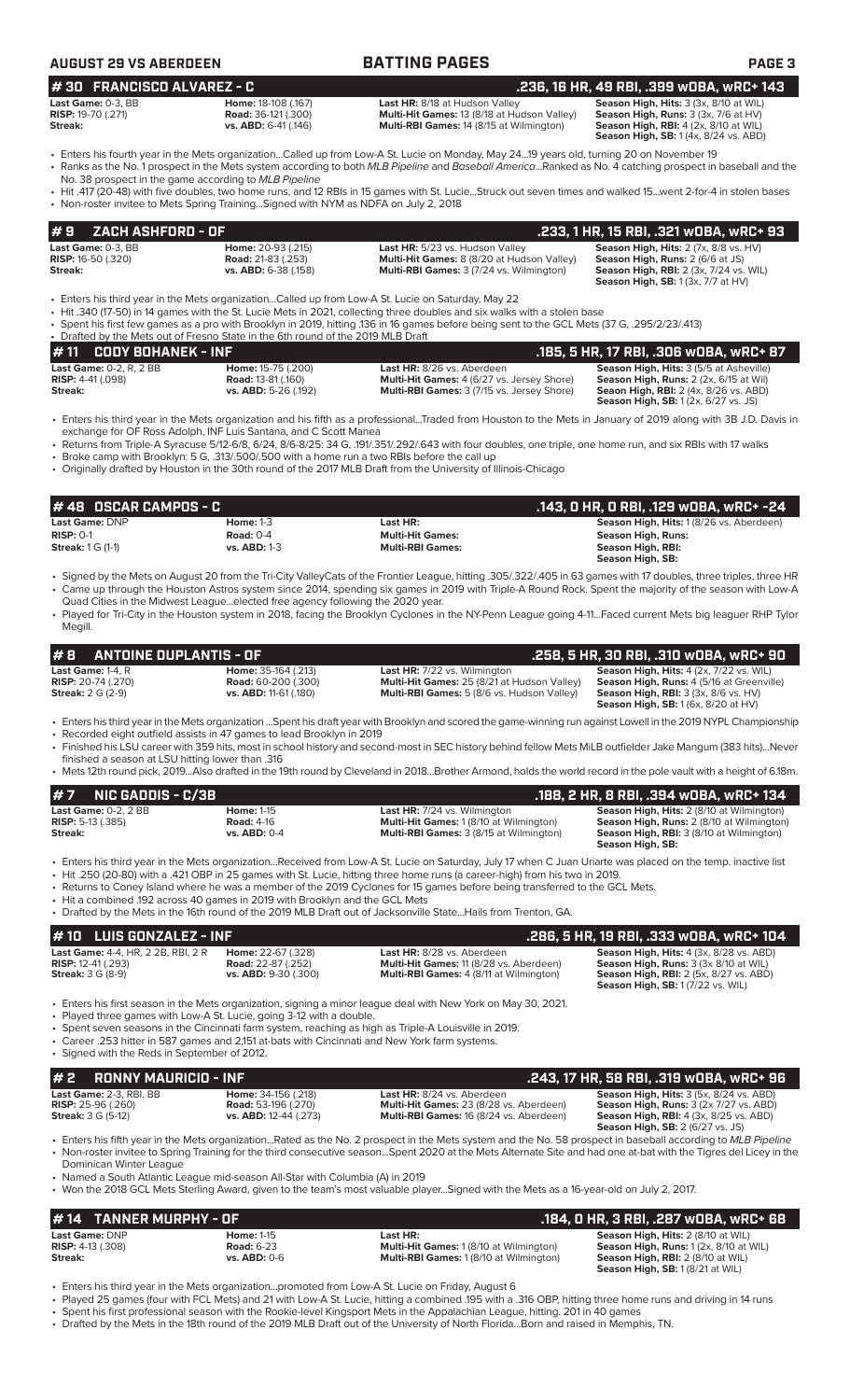| <b>AUGUST 29 VS ABERDEEN</b>                                     |                                                                                                                                                                                  | <b>BATTING PAGES</b>                                                                                                                                                                                                                                                                                                                                                                                                                                                                                                       | <b>PAGE 4</b>                                                                                                                                                           |
|------------------------------------------------------------------|----------------------------------------------------------------------------------------------------------------------------------------------------------------------------------|----------------------------------------------------------------------------------------------------------------------------------------------------------------------------------------------------------------------------------------------------------------------------------------------------------------------------------------------------------------------------------------------------------------------------------------------------------------------------------------------------------------------------|-------------------------------------------------------------------------------------------------------------------------------------------------------------------------|
| # 22 JAYLEN PALMER - INF/OF                                      |                                                                                                                                                                                  |                                                                                                                                                                                                                                                                                                                                                                                                                                                                                                                            | .213, 1 HR, 8 RBI, .356 WOBA, WRC+ 110                                                                                                                                  |
| Last Game: DNP<br><b>RISP: 3-21 (.143)</b><br>Streak:            | Home: 5-28 (.179)<br><b>Road: 11-43 (.256)</b><br><b>vs. ABD: 4-18</b>                                                                                                           | Last HR: 8/25 vs. Aberdeen G1<br>Multi-Hit Games: 2 (8/13 at Wilmington)<br>Multi-RBI Games: 3 (8/18 at Hudson Valley)                                                                                                                                                                                                                                                                                                                                                                                                     | Season High, Hits: 3 (8/13 at WIL)<br>Season High, Runs: 2 (3x, 8/24 vs. ABD)<br>Season High, RBI: 3 (8/18 at HV)<br>Season High, SB: 1 (4x, 8/18 at HV)                |
|                                                                  | • Lowered his strikeout rate from 40% in 2019 with Kingsport to 28% with St. Lucie.                                                                                              | · Enters his fourth year in the Mets organizationNo. 11 prospect in the Mets system, according to MLB PipelinePromoted to High-A Brooklyn on 8/3.<br>• Stole 23 bases for Low-A St. Lucie (departs the league as the third-highest total in Low-A Southeast).<br>• Hit .276/.378/.386 across 66 games with St. Lucie in 2021, collecting 13 doubles, four triples, and two home runs with 24 RBIs.<br>• Drafted in the 22nd round of the 2018 MLB Draft out of Holy Cross (NY) High School in Flushing\$200K signing bonus |                                                                                                                                                                         |
| #4<br><b>JOSE PEROZA - INF</b>                                   |                                                                                                                                                                                  |                                                                                                                                                                                                                                                                                                                                                                                                                                                                                                                            | .286, 2 HR, 6 RBI, .393 wOBA, wRC+ 132                                                                                                                                  |
| Last Game: 0-3, RBI<br>RISP: 3-17 (.176)<br>Streak:              | Home: 8-28 (.286)<br><b>Road: 10-40 (.250)</b><br>vs. ABD: 4-11                                                                                                                  | Last HR: 8/24 vs. Aberdeen<br>Multi-Hit Games: 5 (8/27 vs. Aberdeen)<br>Multi-RBI Games: 3 (8/24 vs. Aberdeen)                                                                                                                                                                                                                                                                                                                                                                                                             | Season High, Hits: 2 (6x, 8/27 vs. ABD)<br>Season High, Runs: 2 (8/18 at HV)<br><b>Season High, RBI: 3 (2x, 8/24 vs. ABD)</b><br><b>Season High, SB:</b>                |
|                                                                  | • Part of Brooklyn's 2019 New York-Penn League Championship Team.<br>• Signed as non-drafted international free agent signing on July 2, 2016 from Venezuela.                    | • Enters his sixth year in the Mets organizationpromoted to Brooklyn on 8/3 from Low-A St. Lucie.<br>• Hit .274 with seven home runs and 47 RBIs across 64 games with Low-A St. Lucie this season.<br>• 2021 marks his first full-season assignment after short season assignments with GCL Mets and the NYPL.                                                                                                                                                                                                             |                                                                                                                                                                         |
| <b>LUKE RITTER - INF</b><br>#19                                  |                                                                                                                                                                                  |                                                                                                                                                                                                                                                                                                                                                                                                                                                                                                                            | .245, 11 HR, 37 RBI, .335 wOBA, wRC+ 106                                                                                                                                |
| Last Game: DNP<br>RISP: 12-55 (.218)<br><b>Streak:</b> 1 G (2-4) | Home: 14-75 (.187)<br><b>Road: 34-118 (.288)</b><br>vs. ABD: 16-45 (.356)                                                                                                        | Last HR: 7/6 at Hudson Valley<br>Multi-Hit Games: 13 (8/27 vs. Aberdeen)<br>Multi-RBI Games: 9 (8/19 at Hudson Valley)                                                                                                                                                                                                                                                                                                                                                                                                     | Season High, Hits: 3 (5/11 at Greenville)<br>Season High, Runs: 2 (3x, 7/6 at HV)<br>Season High, RBI: 6 (6/20 at Wilmington)<br>Season High, SB: 1(5/12 at Greenville) |
|                                                                  | • Led Brooklyn in 2019 in games played (68), runs (39), doubles (15), and walks (33)<br>• Played linebacker at Rockhurst High School and set the school record with 184 tackles. | Enters his third year in the Mets organizationWon a New York-Penn League title with Brooklyn in 2019<br>• Missed 32 games with a broken bone in his left handWent on the IL after July 7 when he suffered the injury mid-game at Hudson Valley<br>• Mets 7th-round pick in 2019 from Wichita StateAlso drafted by the Minnesota Twins in the 37th round of the 2018 MLB Draft                                                                                                                                              |                                                                                                                                                                         |
| JOE SUOZZI - OF<br>#45                                           |                                                                                                                                                                                  |                                                                                                                                                                                                                                                                                                                                                                                                                                                                                                                            | .222, 1 HR, 6 RBI, .358 wOBA, wRC+ 111                                                                                                                                  |
| Last Game: 0-3<br>RISP: 4-18 (.222)<br>Streak:                   | <b>Home: 5-29</b><br><b>Road: 3-10</b><br><b>vs. ABD: 0-5</b>                                                                                                                    | Last HR: 7/16 vs. Jersey Shore<br>Multi-Hit Games: 1 (7/28 at Jersey Shore)<br>Multi-RBI Games: 2 (8/5 vs. Jersey Shore)                                                                                                                                                                                                                                                                                                                                                                                                   | Season High, Hits: 2 (7/28 at JS)<br>Season High, Runs: 2 (7/27 at JS)<br>Season High, RBI: 2 (2x, 8/5 vs. HV)<br>Season High, SB:                                      |

- Enters his third year in the Mets organization...received from Low-A St. Lucie on July 13
- Hit .292 with a .372 on-base percentage in 30 games with the Mets...posted a wRC+112, hitting four doubles and two home runs
- Signed by the Mets on June 15, 2020 out of Boston College
- Attended Chaminade High School in Mineola, NY
- His father, Tom Suozzi, is the former Nassau County Executive and current U.S. House of Representatives member of NY's 3rd district (Nassau, Suffolk, Queens)

| #12 JEREMY VASQUEZ - INF    |                            |                                                   | .273, 7 HR, 28 RBI, .371 wOBA, wRC+ 129               |
|-----------------------------|----------------------------|---------------------------------------------------|-------------------------------------------------------|
| Last Game: DNP              | <b>Home:</b> 24-81 (.296)  | <b>Last HR: 8/18 at Hudson Valley</b>             | Season High, Hits: 2 (7x, 8/8 vs. HV)                 |
| <b>RISP:</b> 11-39 $(.282)$ | <b>Road:</b> 20-81 (.250)  | <b>Multi-Hit Games:</b> 9 (8/15 at Wilmington)    | <b>Season High, Runs: 2 (3X 8/7 vs. HV)</b>           |
| <b>Streak:</b> 2 G (2-7)    | <b>vs. ABD:</b> 5-21(.238) | <b>Multi-RBI Games:</b> 7 (8/21 at Hudson Valley) | <b>Season High, RBI:</b> $3$ ( $2x$ , $7/24$ vs. WIL) |
|                             |                            |                                                   | <b>Season High, SB:</b> 1 (7/2 at ABD)                |

- Enters his fifth season in the Mets organization...Received from Double-A Binghamton on June 22
- Played 32 games with the RumblePonies this season, hitting .171 (18-105) with one double, one home run, and 11 RBIs.
- Played with Brooklyn in 2017, hitting .225 with one home run and eight RBIs in 31 games.
- Drafted by the Mets in the 28th round of the 2017 MLB Draft from Nova Southeastern in his home state of Florida...Is from Palm City, FL.

| Hardest Hit Balls - 2021 (not all games listed- from available Trackman data) |                                           |                         |                  |                   |  |      |                                   |                         |           |                        |
|-------------------------------------------------------------------------------|-------------------------------------------|-------------------------|------------------|-------------------|--|------|-----------------------------------|-------------------------|-----------|------------------------|
| Date                                                                          | Player                                    | Upponent                | <b>Exit Velo</b> | Result            |  | Date | Player                            | <b>Opponent</b>         | Exit Velo | Result                 |
| 8/12                                                                          | <b>Francisco Alvarez</b>                  | at Wilmington           | 112.8            | <b>Home Run</b>   |  | 6/22 | Brett Baty                        | vs. Jersey Shore 109.2  |           | <b>Double</b>          |
| 6/12                                                                          | Francisco Alvarez vs. Hudson Valley 112.5 |                         |                  | Double            |  | 6/15 | <b>Francisco Alvarez</b>          | at Wilmington           | 109.2     | Single                 |
| 6/11                                                                          | Brett Baty                                | vs. Hudson Valley 111.2 |                  | <b>Ground Out</b> |  | 6/1  | Francisco Alvarez at Jersey Shore |                         | 109.0     | <b>Home Run</b>        |
| 6/29                                                                          | Ronny Mauricio                            | at Aberdeen             | 110.4            | Single            |  | 5/25 | Francisco Alvarez vs. Aberdeen    |                         | 109       | Single                 |
| 8/21                                                                          | Francisco Alvarez                         | at Hudson Vallev        | 110.3            | <b>Ground Out</b> |  | 8/6  | Ronny Mauricio                    | vs. Hudson Valley 108.7 |           | <b>Home Rune</b>       |
| 8/12                                                                          | Ronny Mauricio                            | at Wilmington           | 109.9            | Line Out          |  | 6/5  | <b>Francisco Alvarez</b>          | at Jersev Shore         | 108.7     | <b>Ground Ball Out</b> |
| 7/3                                                                           | Luis Gonzalez                             | at Aberdeen             | 109.9            | <b>Ground Out</b> |  | 6/2  | <b>Francisco Alvarez</b>          | at Jersev Shore         | 108.7     | Single                 |
| 6/1                                                                           | Adrian Hernandez                          | at Jersev Shore         | 109.8            | Home Run          |  | 7/13 | Brett Baty                        | at Hudson Valley        | 108.7     | Single                 |
| 6/6                                                                           | Francisco Alvarez                         | at Jersev Shore         | 109.7            | Single            |  | 7/22 | Ronny Mauricio                    | vs. Wilminaton          | 108.1     | <b>Home Run</b>        |
| 8/28                                                                          | Ronny Mauricio                            | vs. Aberdeen            | 109.6            | Line Out          |  | 8/6  | <b>Francisco Alvarez</b>          | vs. Hudson Valley 107.7 |           | Ground Ball Out        |
| 6/1                                                                           | Ronny Mauricio                            | at Jersev Shore         | 109.6            | Triple            |  | 6/16 | Ronny Mauricio                    | at Wilmington           | 107.5     | <b>Home Run</b>        |

# **Recent Home Run Chart**

| Date | Player            | Exit Velo<br><b>Opponent</b> | Launch Angle | Distance  | 8/15 | Francisco Alvarez | at Wilmington               |      |         |
|------|-------------------|------------------------------|--------------|-----------|------|-------------------|-----------------------------|------|---------|
| 7/30 | Ronny Mauricio    | at Jersey Shore              |              |           | 8/18 | Francisco Alvarez | at Hudson Valley            |      |         |
| 7/31 | Francisco Alvarez | at Jersev Shore              |              |           |      | Jose Peroza       | at Hudson Valley            |      |         |
|      | Francisco Alvarez | at Jersev Shore              |              |           |      | Jeremy Vasquez    | at Hudson Valley            |      |         |
| 8/7  | Ronny Mauricio    | vs. Hudson Valley 108.7      | 21           | 371ft ft. | 8/19 | Jose Peroza       | at Hudson Valley            |      |         |
| 8/8  | Francisco Alvarez | vs. Hudson Valley            |              |           |      | Ronny Mauricio    | at Hudson Valley            |      |         |
|      | Jeremy Vasquez    | vs. Hudson Valley93.6 mph    | 33.6         | 341 ft.   | 8/21 | Jose Peroza       | at Hudson Valley102.7 mph   | 29.9 | 394 ft. |
| 8/9  | Jeremy Vasquez    | vs. Hudson Valley101.1 mph   | 29.2         | 405 ft.   | 8/24 | Ronny Mauricio    | vs. Aberdeen<br>93.8 mph    | 35.9 | 343 ft. |
| 8/10 | Francisco Alvarez | at Wilmington 112.8 mph      | 27.2         | 416 ft.   |      | Jose Peroza       | $104.1$ mph<br>vs. Aberdeen | 45.8 | 344 ft. |
|      | Nic Gaddis        | at Wilmington 97.5 mph       | 27.8         | 388 ft.   | 8/25 | Jaylen Palmer     | vs. Aberdeen                |      |         |
|      | Luis Gonzalez     | at Wilmington 102.6 mph      | 31.1         | 442 ft.   | 8/26 | Cody Bohanek      | vs. Aberdeen<br>$101$ mph   | 27   | 335 ft. |
| 8/12 | Francisco Alvarez | at Wilmington 101.5 mph      | 26.9         | 398 ft.   | 8/28 | Luis Gonzalez     | vs. Aberdeen<br>95 mph      | 35   | 349 ft. |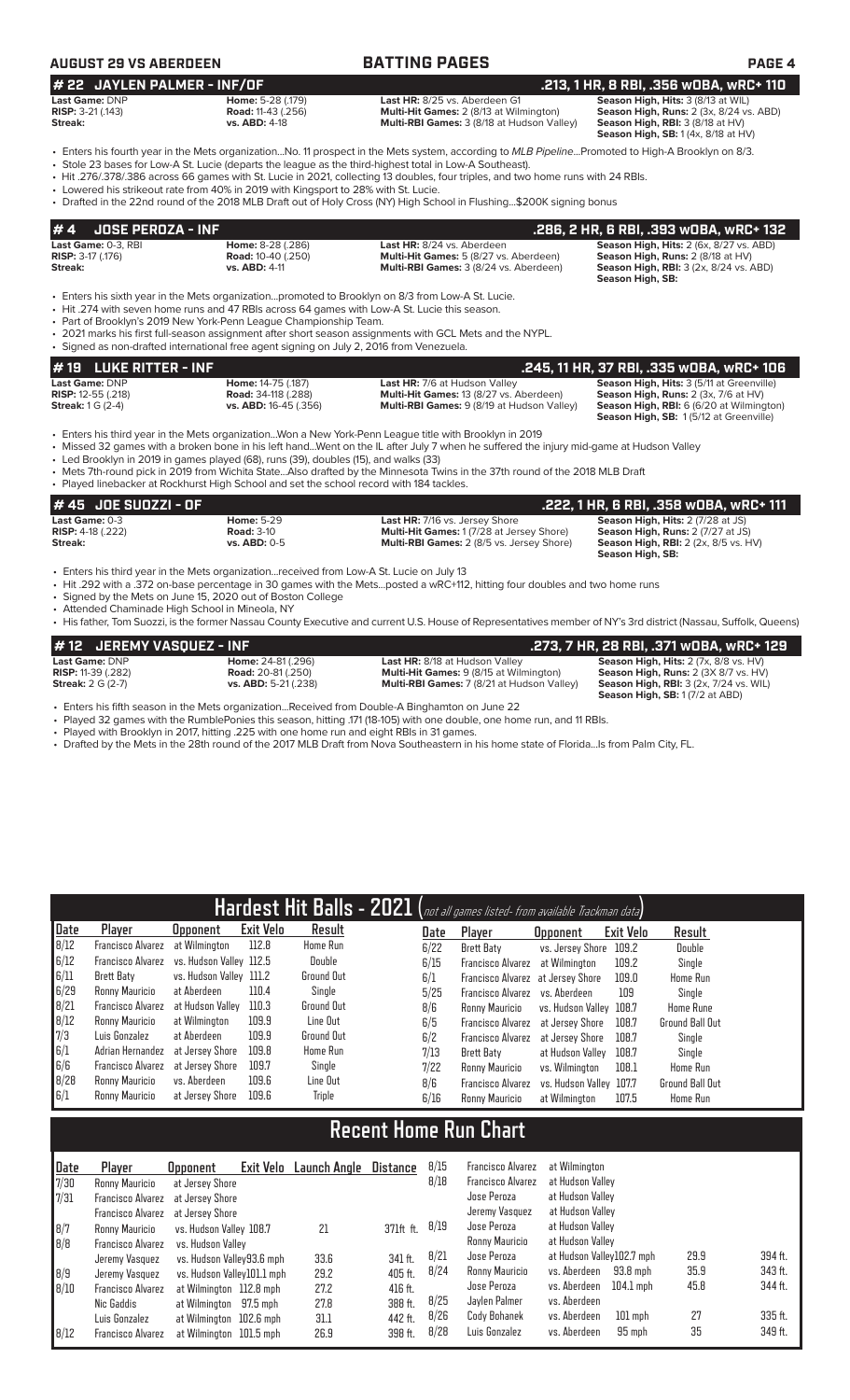| #46<br>Last App: 8/28 vs. ABD Last Loss:                                                                                                                                                                                                                      | <b>JOSH HEJKA - RHP</b>                                                      |              | 19.0 K%, 5.2 BB%, 3.39 ERA, 23 G<br><b>SV/OP (Last):</b> 1/2 (7/20 vs. WIL)                  |          | Holds: 3 |
|---------------------------------------------------------------------------------------------------------------------------------------------------------------------------------------------------------------------------------------------------------------|------------------------------------------------------------------------------|--------------|----------------------------------------------------------------------------------------------|----------|----------|
| <b>Leadoff: 14-41</b>                                                                                                                                                                                                                                         | <b>Inherited Runners/Stranded: 23/12</b>                                     |              |                                                                                              |          |          |
| - Returns to Brooklyn after spending time with Binghamton (6/3-6/9) and Syracuse (6/10-6/18).<br>Enters his third year in the Mets organizationWon a 2019 NYPL title with Brooklyn, splitting time<br>with the Cyclones and Kingsport Mets                    |                                                                              |              |                                                                                              |          |          |
| Signed as a minor league free agent in mid-summer after pitching in six games with the Westside •<br>Wolly Mammoths in the United Shore Baseball League                                                                                                       |                                                                              |              |                                                                                              |          |          |
| · Pitched all four years at Johns Hopkins, switching to submarine later in his career.                                                                                                                                                                        |                                                                              |              |                                                                                              |          |          |
| #5                                                                                                                                                                                                                                                            | <b>BRIAN METOYER - RHP</b>                                                   |              | 34.2 K%, 13.3 BB%, 2.40 ERA, 19 G                                                            |          |          |
| Last App: 8/25 vs. ABD Last Loss:<br>Leadoff: 5-23, 3 BB, HBPInherited Runners/Stranded: 8/7                                                                                                                                                                  |                                                                              | 8/25 vs. ABD | <b>SV/OP (Last):</b> 1/1 (6/3 at JS)                                                         |          | Holds:   |
| Enters his fourth year in the Mets orgWon a New York Penn League title with Brooklyn in 2019<br>· Struck out 40 batters over 28.2 innings with BrooklynSpent his first professional season with<br>GCL Mets and Kingsport Mets                                |                                                                              |              |                                                                                              |          |          |
| • Joins Ronnie Robbins (30th, 1981 - Toronto) as the only two LSU-Alexandria Generals to be<br>drafted by a MLB team in school history                                                                                                                        |                                                                              |              |                                                                                              |          |          |
| • Native of Natchitoches (NACK-ah-tish), the oldest city in Louisiana (est. 1714).                                                                                                                                                                            |                                                                              |              |                                                                                              |          |          |
| #43<br>Last App: 8/28 vs. ABD Last Loss: 7/6 at HV<br>Leadoff: 5-21, 5 BB                                                                                                                                                                                     | <b>BRYCE MONTES DE OCA - RHP</b><br><b>Inherited Runners/Stranded: 11/11</b> |              | 29.0 K%, 18.8 BB%, 4.15 ERA, 24 G<br><b>SV/OP (Last):</b> 6/6 (8/28 vs. ABD) <b>Holds:</b> 1 |          |          |
| • Enters his fourth year in the Mets orgHas not pitched as a professional due to injuries<br>• Underwent Tommy John surgery as a high school junior and missed 2016 after having ulnar                                                                        |                                                                              |              |                                                                                              |          |          |
| nerve transposition<br>• Previously drafted by Washington in the 15th round of the 2017 MLB Draft and by the Chicago<br>White Sox in the 14th round of the 2015 MLB Draft.                                                                                    |                                                                              |              |                                                                                              |          |          |
| #38                                                                                                                                                                                                                                                           | <b>COLBY MORRIS - RHP</b>                                                    |              | 27.2 K%, 9.8 BB%, 3.60 ERA, 21 G                                                             |          |          |
| Last App: 8/25 vs. ABD Last Loss: 8/17 at Hudson Valley<br>Leadoff: 8-27, 3B, 3 BB, 4 HBP Inherited Runners/Stranded: 9/4                                                                                                                                     |                                                                              |              | SV/OP (Last):                                                                                |          | Holds:   |
| • Enters his first season in the Mets organizationcalled up from Low-A St. Lucie on May 20<br>• Made four scoreless appearances in relief for the St. Lucie Mets to being 2021<br>• Minor League free agent signingpitched at Middlebury in Vermont           |                                                                              |              |                                                                                              |          |          |
| #9                                                                                                                                                                                                                                                            | <b>CONNER O'NEIL - RHP</b>                                                   |              | 20.2 K%, 10.9 BB%, 8.03 ERA, 16 G                                                            |          |          |
| Last App: 8/26 vs. ABD Last Loss: 8/19 at Hudson Valley<br>Leadoff: 9-24, 2 HR, 3B, 2B Inherited Runners/Stranded: 8/3                                                                                                                                        |                                                                              |              | SV/OP (Last):                                                                                |          | Holds: 1 |
| • Enters his fifth year in the Mets organizationreceived from Double-A Binghamton on 6/20<br>• Has not pitched in 2021Last pitched for Advanced-A St. Lucie in 2019                                                                                           |                                                                              |              |                                                                                              |          |          |
| • Spent his first professional season with Brooklyn in 2017, pitching 19 times in relief                                                                                                                                                                      |                                                                              |              |                                                                                              |          |          |
| • Drafted by the Mets in the 7th round of the 2017 MLB Draft from Cal State-Northridge                                                                                                                                                                        |                                                                              |              |                                                                                              |          |          |
| # 26                                                                                                                                                                                                                                                          | <b>MICHEL OTANEZ - RHP</b>                                                   |              | 30.1 K%, 23.1 BB%, 4.68 ERA, 29 G                                                            |          |          |
| Last App: 8/26 vs. ABD Last Loss:<br>Leadoff: 5-25                                                                                                                                                                                                            | Inherited Runners/Stranded: 15/5                                             |              | <b>SV/OP (Last): 0/2 (BS vs. JS)</b>                                                         |          | Holds: 3 |
| · Enters his sixth year in the Mets orgNo. 26 prospect in the system according to MLB Pipeline<br>• Returns to Brooklyn for the second assignment in a row                                                                                                    |                                                                              |              |                                                                                              |          |          |
| • Pitched with the Cyclones and won an NYPL title in 2019 and also spent time with Kingsport                                                                                                                                                                  |                                                                              |              |                                                                                              |          |          |
| • Missed 2017 due to injuryStruck out 21 batters in 21.1 innings with the DSL Mets1 in 2016.<br>#44                                                                                                                                                           | <b>HUNTER PARSONS - RHP</b>                                                  |              | 26.5 K%, 13.3 BB%, 4.69 ERA, 19 G                                                            |          |          |
| Last App: 8/26 vs. ABD Last Loss:<br>Leadoff: 6-23, 3 BB                                                                                                                                                                                                      | <b>Inherited Runners/Stranded: 11/7</b>                                      |              | SV/OP (Last):                                                                                |          | Holds: 1 |
| · Enters his third year in the Mets orgCalled up from Low-A St. Lucie on May 20<br>• Made four relief appearances with the Mets (A-), striking out 18 in 10 innings (45% K rate).<br>• Pitched with the Cyclones and won an NYPL title in 2019                |                                                                              |              |                                                                                              |          |          |
| #50                                                                                                                                                                                                                                                           | <b>EVY RUIBAL - RHP</b>                                                      |              | 21.8 K%, 20.5 BB% 6.32 ERA, 14 G                                                             |          |          |
| Last App: 8/28 vs. ABD Last Loss: 8/19 at HV<br>Leadoff: 3-11, 2B, 2 BB Inherited Runners/Stranded: 9/7                                                                                                                                                       |                                                                              |              | SV/OP (Last):                                                                                | Holds: 2 |          |
| • Signed to a minor league deal on June 27 from the Florence Y'alls (Frontier League)<br>• Pitched in the Dodgers system from 2015-2018, reaching High-A Rancho Cucamonga<br>• Drafted by the Dodgers in the 16th round of the 2017 MLB Draft from Notre Dame |                                                                              |              |                                                                                              |          |          |
| • From Milburn, New Jersey, attending Milburn High School                                                                                                                                                                                                     |                                                                              |              |                                                                                              |          |          |
| #35<br>Last App: 8/27 vs. ABD Last Loss:<br><b>Leadoff:</b> 2-1, K, HBP                                                                                                                                                                                       | <b>WILLY TAVERAS - RHP</b><br><b>Inherited Runners/Stranded: 3/3</b>         |              | 34.1 K%, 3.7 BB% 2.62 ERA, 10 G<br><b>SV/OP (Last):</b> 2/3 (8/24 vs. ABD) <b>Holds:</b>     |          |          |
|                                                                                                                                                                                                                                                               |                                                                              |              | • Received from Low-A St. Lucie on Friday, July 16 in a move that sent LHP Andrew Edwards to |          |          |

• Received from Low-A St. Lucie on Friday, July 16 in a move that sent LHP Andrew Edwards to Double-A Binghamton

• Pitched in 18 games with St. Lucie, posting a 36% strikeout rate (best in career) and a 2.1% walk rate (lowest of career)

• Struggled in Low-A Columbia in 2019, allowing a 4.56 FIP...2021 FIP is 2.49

• 23 years old from Villa Isabela in the Dominican Republic...Signed by Mets June 1, 2016

|              |         |            | <b>FIVE APPEARANCES</b>     |                |                    |                |                |                  |           |
|--------------|---------|------------|-----------------------------|----------------|--------------------|----------------|----------------|------------------|-----------|
|              |         |            | <b>JOSH HEJKA</b>           |                |                    |                |                |                  |           |
| <b>DATE</b>  | OPP     | <b>DEC</b> | IP                          | н              | R                  | ER             | <b>BB</b>      | Κ                | <b>HR</b> |
| 8/7          | vs. HV  | <b>BS</b>  | 2.0                         | 4              | 2                  | 1              | 0              | $\overline{2}$   | 0         |
| 8/11         | @ WIL   |            | 2.1                         | 7              | $\overline{4}$     | 4              | 1              | $\overline{2}$   | 0         |
| 8/15         | @ WIL   |            | 2.0                         | 4              | 1                  | 1              | 1              | $\overline{2}$   | 0         |
| 8/18         | @ HV    |            | 2.1                         | $\overline{2}$ | 1                  | 1              | 2              | 3                | 0         |
| 8/24         | vs. ABD |            | 2.2                         | 2              | 0                  | 0              | 0              | 2                | 0         |
| 8/28         | vs. ABD | н          | 1.1                         | 2              | 0                  | O              | 0              | 1                | 0         |
|              |         |            | <b>BRIAN METOYER</b>        |                |                    |                |                |                  |           |
| DATE         | OPP     | DEC        | IP                          | Н              | R                  | ER             | BB             | Κ                | HR        |
| 8/14         | @ WIL   |            | 1.1                         | 0              | 0                  | 0              | $\circ$        | $\overline{2}$   | 0         |
| 8/18         | @ HV    |            | 1.0                         | 0              | $\mathbf 0$        | $\overline{O}$ | $\overline{2}$ | $\overline{2}$   | $\circ$   |
| 8/21         | @ HV    |            | 2.0                         | 2              | 1                  | 1              | 3              | 2                | 1         |
| 8/25         | vs. ABD | L          | 1.0                         | $\Omega$       | 1                  | 0              | $\Omega$       | 1                | $\Omega$  |
| 8/27         | vs. ABD | W          | 2.0                         | 1              | 0                  | 0              | 0              | 2                | 0         |
|              |         |            | <b>BRYCE MONTES DE OCA</b>  |                |                    |                |                |                  |           |
| DATE         | OPP     | DEC        | IP                          | н              | R                  | ER             | ВB             | Κ                | HR        |
| 8/5          | vs. HV  |            | 1.0                         | 1              | 0                  | 0              | 2              | 1                | 0         |
| 8/8          | vs. HV  |            | 1.2                         | 1              | 1                  | 0              | 1              | 1                | 0         |
| 8/13         | @ WIL   | L          | 0.2                         | 3              | 5                  | 5              | $\overline{2}$ | 1                | O         |
| 8/25         | vs. ABD | <b>SV</b>  | 1.0                         | 1              | 0                  | 0              | 0              | 1                | 0         |
| 8/28         | vs. ABD | SV         | 1.2                         | 0              | 0                  | 0              | $\Omega$       | 3                | 0         |
|              |         |            | <b>COLBY MORRIS</b>         |                |                    |                |                |                  |           |
| DATE         | OPP     | DEC        | IP                          | Н              | R                  | ER             | <b>BB</b>      | Κ                | HR        |
| 8/8          | vs. HV  |            | 1.0                         | 0              | 0                  | 0              | 0              | 3                | 0         |
| 8/13         | @ WIL   |            | 2.0                         | 3              | 1                  | 1              | 1              | $\overline{2}$   | 0         |
| 8/17         | @ WIL   | L          | 1.2                         | 0              | 1                  | 0              | 0              | 1                | 0         |
| 8/21         | @ HV    |            | 2.2                         | 0              | 0                  | 0              | 2              | 4                | 0         |
| 8/25         | vs. ABD |            | 2.0                         | 0              | 0                  | 0              | O              | 4                | 0         |
|              |         |            | <b>CONNOR O'NEIL</b>        |                |                    |                |                |                  |           |
| <b>DATE</b>  | OPP     | DEC        | IP                          | Н              | R                  | ER             | <b>BB</b>      | Κ                | HR        |
| 8/5          | vs. HV  |            | 1.0                         | 1              | 0                  | 0              | 0              | $\overline{2}$   | 0         |
| 8/10         | @ WIL   | W          | 3.0                         | 3              | $\overline{2}$     | 1              | 0              | 1                | 0         |
| 8/15         | @ WIL   |            | 2.0                         | 4              | 3                  | 3              | 0              | 0                | 1         |
| 8/21         | @ HV    |            | 1.0                         | 1              | 0                  | 0              | 0              | 2                | 0         |
| 8/26         | vs. ABD |            | 2.0                         | 5              | 4                  | 4              | 0              | $\overline{2}$   | 1         |
|              | OPP     |            | <b>MICHEL</b><br>IP         |                | <b>OTANEZ</b><br>R |                |                | Κ                |           |
| DATE<br>8/10 | @ WIL   | <b>DEC</b> | 1.0                         | Н<br>1         | 1                  | ER<br>1        | BB<br>$\circ$  | 1                | HR<br>1   |
| 8/13         | @ WIL   |            | 0.2                         | 0              | 0                  | 0              | 0              | 1                | 0         |
| 8/17         | @ HV    |            | 1.0                         | 0              | 0                  | 0              | 1              | 1                | 0         |
| 8/20         | @ HV    |            | 1.0                         | 0              | 0                  | 0              | 1              | $\overline{2}$   | 0         |
| 8/26         | vs. ABD |            | 1.0                         | 1              | 0                  | 0              | 0              | 4                | 0         |
|              |         |            |                             |                |                    |                |                |                  |           |
|              | OPP     |            | <b>HUNTER PARSONS</b><br>IP |                |                    |                |                |                  |           |
| DATE<br>8/10 | @ WIL   | <b>DEC</b> | 2.0                         | н<br>1         | R<br>2             | ER<br>2        | <b>BB</b><br>2 | Κ<br>$\mathbf 0$ | ΗR<br>0   |
| 8/15         | @ WIL   | L          | 0.0                         | 3              | 5                  | 5              | $\overline{2}$ | $\circ$          | O         |
| 8/18         | @ HV    | W          | 2.0                         | 2              | 1                  | 1              | 0              | 3                | 1         |
| 8/21         | @ HV    |            | 2.0                         | 0              | 0                  | 0              | 1              | $\overline{2}$   | 0         |
| 8/26         | vs. ABD |            | 1.0                         | 3              | 3                  | 0              | 1              | $\circ$          | 0         |
|              |         |            | <b>EVY RUIBAL</b>           |                |                    |                |                |                  |           |
| DATE         | OPP     | <b>DEC</b> | IP                          | Н              | R                  | ER             | <b>BB</b>      | Κ                | <b>HR</b> |
| 8/11         | @ WIL   |            | 1.0                         | 1              | 3                  | 2              | 3              | 2                | $\Omega$  |
| 8/15         | @ WIL   |            | 1.0                         | 1              | 0                  | 0              | 0              | 1                | 0         |
| 8/19         | @ HV    | BS, L      | 1.1                         | 2              | $\overline{2}$     | 2              | 1              | $\overline{2}$   | 1         |
| 8/24         | vs. ABD |            | 1.0                         | 0              | 0                  | 0              | 2              | 1                | 0         |
| 8/28         | vs. ABD | н          | 0.1                         | 1              | 0                  | 0              | $\overline{2}$ | $\mathbf 0$      | 0         |

|      |              |            | <b>WILLY TAVERAS</b> |    |                   |          |          |               |           |
|------|--------------|------------|----------------------|----|-------------------|----------|----------|---------------|-----------|
|      | DATE OPP     | <b>DEC</b> | IP                   | H. | R                 | ER       | BB       | K             | <b>HR</b> |
| 8/12 | @ WIL        |            | 2 O                  | O. | $\Omega$          | 0        | -1       |               |           |
| 8/17 | @ HV         |            | 2.0                  | 1  | $\Omega$          | $\Omega$ | $\Omega$ |               | O         |
| 8/20 | @ HV         |            | 2 O                  | 3  | 1                 | 1        | $\Omega$ | $\mathcal{L}$ |           |
|      | 8/24 vs. ABD |            | 2 O                  | O  | 0                 | O        | $\Omega$ |               | O         |
|      | 8/27 vs. ABD | -S         | 1.0                  | 1  | $\mathbf{\Omega}$ | $\Omega$ |          | ₹             |           |

|                | <b>Number of Pitches Thrown</b>         |    |    |    |    |    |    |  |
|----------------|-----------------------------------------|----|----|----|----|----|----|--|
| <b>Pitcher</b> | Days Rest 8/24 8/25 8/26 8/27 8/28 8/29 |    |    |    |    |    |    |  |
| Hejka          | 0                                       | 44 |    |    |    | 22 |    |  |
| Metoyer        | 1                                       |    | 11 |    | 20 |    |    |  |
| Montes de Oca  | $\Omega$                                |    | 21 |    |    | 18 |    |  |
| Morris         | 3                                       |    | 28 |    |    |    |    |  |
| O'Neil         | $\overline{2}$                          |    |    | 35 |    |    |    |  |
| Otanez         | $\overline{2}$                          | -- |    | 28 | -- |    | -- |  |
| Parsons        | 2                                       | -- |    | 32 |    |    |    |  |
| Ruibal         | O                                       | 25 |    | -- |    | 22 |    |  |
| Taveras        |                                         | 26 |    |    | 29 |    |    |  |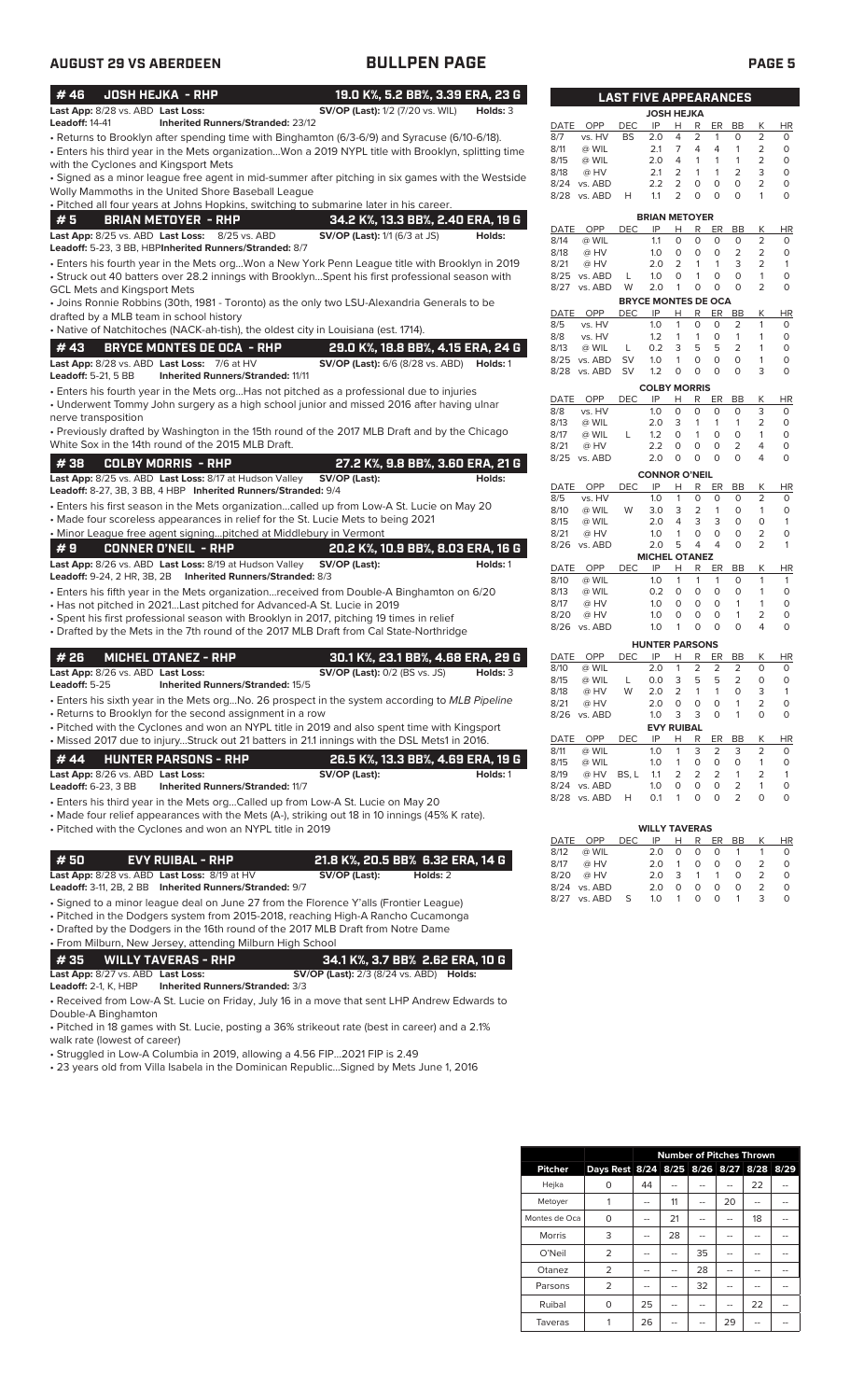| INDIVIDUAL PITCHING HIGHS                                                 |
|---------------------------------------------------------------------------|
|                                                                           |
|                                                                           |
| Most Home Runs Allowed, Game 4 (2x, Jose Butto, 6/6 at Jersey Shore)      |
| Most Strikeouts, Game, Starter 9 (2x, Connor Grey, 7/16 vs. Jersey Shore) |
|                                                                           |
|                                                                           |
|                                                                           |
|                                                                           |
|                                                                           |
|                                                                           |
|                                                                           |
|                                                                           |

| TEAM PITCHING HIGHS                                                          |
|------------------------------------------------------------------------------|
|                                                                              |
|                                                                              |
|                                                                              |
| Fewest Runs Allowed, Game  0 (3x, last: 7/30 at Jersey Shore G1 - 7 innings) |
|                                                                              |
|                                                                              |
|                                                                              |
|                                                                              |
|                                                                              |
|                                                                              |
|                                                                              |
|                                                                              |
| Most Walks Allowed, Extra Innings 6 (6/23 vs. Jersey Shore - 10 innings)     |
|                                                                              |
|                                                                              |
| Most Pitchers Used, Extra Innings 5 (5/23 vs. Hudson Valley - 12 innings)    |
|                                                                              |

|                              | <b>TEAM MISCELLANEOUS</b>                                                          |
|------------------------------|------------------------------------------------------------------------------------|
|                              |                                                                                    |
|                              | Longest Game, Time, Extra-Inning Game3:30 (6/23 vs. Jersey Shore - 10 innings)     |
|                              | Shortest Game, Time Nine-Inning Game.  2:20 (2x, 5/18 vs. HV & 8/14 at Wilmington) |
|                              |                                                                                    |
|                              |                                                                                    |
|                              |                                                                                    |
|                              |                                                                                    |
|                              |                                                                                    |
|                              |                                                                                    |
|                              |                                                                                    |
|                              |                                                                                    |
|                              |                                                                                    |
|                              |                                                                                    |
| <b>OUTFIELD ASSISTS [12]</b> | $\mathcal{L}^{\text{max}}_{\text{max}}$<br><b>RECORD BREAKDOWN</b>                 |

### **OUTFIELD ASSISTS (12) TOTAL** Leading After 6........................................28-4

Duplantis 6 8/20 at HV<br>
Ashford 3 7/23 vs. WIL<br>
Molina 1 5/21 vs. HV<br>
Winaker 1 5/6 at ASH Ashford 3 7/23 vs. WIL<br>Molina 1 5/21 vs. HV<br>Winaker 1 5/6 at ASH<br>Bohanek 1 7/6 at HV

| UNIFORM RECORDS           |              |  |
|---------------------------|--------------|--|
| Home White                | $10 - 5$     |  |
| <b>Road Gray</b>          | $15-32$      |  |
| <b>Championship Gold</b>  | $9-13$       |  |
| <b>Coney Island</b>       | $0 - 3$      |  |
| Los Jefes                 | $1 - \Omega$ |  |
| <b>Black Mets Jerseys</b> | $2 - 0$      |  |

| Score 4 or More Runs 34-19   |  |
|------------------------------|--|
|                              |  |
|                              |  |
| Do Not Allow a Home Run20-19 |  |
| Hit More Home Runs  22-11    |  |
| Opponent Hits More HRs3-25   |  |
|                              |  |
|                              |  |
|                              |  |
|                              |  |
|                              |  |
|                              |  |
|                              |  |
|                              |  |
| Opponent Scores First 13-41  |  |
|                              |  |
|                              |  |
|                              |  |
|                              |  |
|                              |  |
|                              |  |
|                              |  |
|                              |  |
|                              |  |
|                              |  |
|                              |  |
|                              |  |
|                              |  |
|                              |  |

### **MISC. WINS**

| Come from Behind Wins 16 (8/27 vs. ABD) |
|-----------------------------------------|
| Wins in Last At-Bat7 (8/27 vs. ABD)     |
| Walk-off Wins    4 (8/8 vs. WIL)        |

# **AUGUST 29 VS ABERDEEN HIGH/LOW & CHARTS PAGE 6**

| INDIVIDUAL BATTING HIGHS                                                    |
|-----------------------------------------------------------------------------|
|                                                                             |
|                                                                             |
|                                                                             |
|                                                                             |
|                                                                             |
|                                                                             |
| Most Home Runs, Game2 (6x, Francisco Alvarez, 7/31 at Jersey Shore)         |
| Home Runs, Consecutive Games Three games (2x, last: Luke Ritter, 6/18-6/21) |
|                                                                             |
|                                                                             |
|                                                                             |
|                                                                             |
|                                                                             |
|                                                                             |
|                                                                             |
| Most Extra-Base Hits, Game 3 (3x, Cody Bohanek, 6/15 at Wilmington)         |
|                                                                             |
| <b>TEAM BATTING HIGHS</b>                                                   |
|                                                                             |
|                                                                             |
|                                                                             |
|                                                                             |
|                                                                             |
|                                                                             |
|                                                                             |
|                                                                             |
|                                                                             |
|                                                                             |
|                                                                             |
|                                                                             |
|                                                                             |
|                                                                             |
|                                                                             |
|                                                                             |
|                                                                             |
|                                                                             |
|                                                                             |

LOB, Extra Innings........................................................13 (6/23 vs. Jersey Shore - 10 innings) .3 (5x, 7/7 at Hudson Valley - 10 innings)

### **FIELDING**

Most Errors, Team, Game...............................................................................6 (5/7 at Asheville) Most Errors, Individual, Game....... 2 (7x, last: Ronny Mauricio, 7/30 at Jersey Shore G2) Most Double Plays Turned, Nine-Inning Game.............................3 (2x 8/27 vs. Aberdeen) Consecutive Errorless Games, Team...

### **STARTERS BY POSITION**

**C-** Alvarez (39), Mena (23), Uriarte (19), Senger (9), Gaddis (6), Campos (1)

**1B-** Genord (49), Vasquez (34), Ritter (6), Bohanek (6), Winaker (2), Martinez (1)

**2B-** Ritter (45), Gonzalez (31), Walters (12), Fermin (4), Peroza (2), Tiberi (1), Struble (1), McNeil (1), Bohanek (1)

**3B-** Baty (41), Bohanek (21), Peroza (16), Tiberi (7), Fermin (7), Gonzalez (2), Gaddis (1), Palmer (1)

**SS-** Mauricio (78), Gonzalez (7), Bohanek (6), Walters (4), Fermin (3)

**LF-** Duplantis (47), Tiberi (12), Suozzi (9), Ashford (9), Vasquez (7), Bohanek (4), Baty (3), Murphy (2), Palmer (2), Winaker (1), Kleszcz (1), Struble (1)

**CF-** Duplantis (42), Hernandez (23), Palmer (15), Mangum (8), Hernandez (8), Molina (6), Ota (2), Murphy (2), Ashford (1)

**RF-** Ashford (40), Struble (15), Molina (10), Kleszcz (6), Bohanek (5), Winaker (4), Martinez (3), Hernandez (4), Murphy (4), Suozzi (3), Ota (1), Palmer (1), Murphy (1)

**DH-** Alvarez (29), Mauricio (11), Genord (8), Vasquez (8), Baty (7), Ritter (4), Ashford (3), Bohanek (3), Tiberi (3), Hernandez (3), Peroza (3), Gaddis (3), Senger (2), Mena (2), Walters (2), Fermin (2), Titus (2), Mangum (1), Struble (1), Gonzalez (1)

### **STARTERS BY BATTING ORDER**

**1st -** Duplantis (80), Palmer (4). Bohanek (4), Struble (3), Tiberi (2), Mangum (2), Ashford (1), McNeil (1)

**2nd -** Bohanek (19), Fermin (15), Palmer (14), Mauricio (11), Duplantis (8), Ashford (6), Gonzalez (6), Mangum (5), Winaker (4), Tiberi (3), Struble (3), Walters (2), Alvarez (2), Ritter (1)

**3rd -** Mauricio (79), Baty (15), Alvarez (2), Martinez (1)

**4th-** Baty (37), Alvarez (37), Ritter (9), Vasquez (9), Genord (2), Martinez (2), Peroza (1) **5th-** Vasquez (28), Alvarez (26), Ritter (15), Bohanek (5), Genord (5), Senger (4), Ashford (4), Gonzalez (3), Peroza (3), Ota (2), Fermin (1), Hernandez (1),

**6th-** Ritter (19), Genord (18), Ashford (13), Peroza (12), Gonzalez (9), Bohanek (7), Hernandez (3), Senger (3), Mena (2), Winaker (2), Kleszcz (2), Vasquez (1), Fermin (1), Ota (1), Suozzi (1) Tiberi (1), Uriarte (1)

**7th-** Genord (24), Ashford (14), Gonzalez (13), Ritter (9), Tiberi (5), Vasquez (4), Bohanek (4), Peroza (3), Ashford (3), Senger (3), Uriarte (3), Hernandez (2), Kleszcz (2), Walters (2), Mena (2), Suozzi (1), Winaker (1), Gaddis (1), Murphy (1)

**8th-** Tiberi (11), Ashford (10), Hernandez (10), Genord (9), Uriarte (8), Mena (8), Gaddis (6), Vasquez (6), Walters (6), Gonzalez (5), Murphy (4), Bohanek (3), Suozzi (3), Kleszcz (2), Ritter (1), Peroza (1), Senger (1), Molina (1), Struble (1), Titus (1)

**9th-** Molina (16), Hernandez (14), Mena (12), Struble (8), Walters (7), Uriarte (7), Suozzi (7), Bohanek (5), Gaddis (5), Gonzalez (4), Murphy (3), Mangum (2), Kleszcz (2), Campos (1), Tiberi (1), Titus (1)

| <b>CATCHERS STEALING</b> |           |    |                |       |      | <b>MULTI-RUN INNINGS</b> |              |    |    |      |                   |                   |  |   |  |                 |  |
|--------------------------|-----------|----|----------------|-------|------|--------------------------|--------------|----|----|------|-------------------|-------------------|--|---|--|-----------------|--|
| <b>Name</b>              | CS<br>ATT |    | <b>PCT</b>     |       | Runs |                          | <b>Times</b> |    |    | Last |                   |                   |  |   |  |                 |  |
| Alvarez                  | 15        |    | 56             | 27%   |      |                          |              |    |    |      | 8th, 8/18 at HV   |                   |  |   |  |                 |  |
| Gaddis<br>O              |           |    | 4              | $0\%$ |      | 6                        |              | 3  |    |      | 4th, 8/10 at WIL  |                   |  |   |  |                 |  |
| Mena                     |           |    |                |       | 4    |                          | 33           |    |    | 12%  |                   | 5                 |  | 7 |  | 6th, 8/6 vs. HV |  |
| Senger                   |           |    | $\overline{2}$ |       | 10   | 20%                      |              | 4  | 10 |      |                   | 7th, 8/24 vs. ABD |  |   |  |                 |  |
| Uriarte                  | 11        |    | 31             | 35%   |      | 3                        |              | 32 |    |      | 8th, 8/27 vs. ABD |                   |  |   |  |                 |  |
| Team                     | 32        |    | 137            | 23%   |      | 2                        |              | 55 |    |      | 2nd, 8/26 vs. ABD |                   |  |   |  |                 |  |
|                          | 11        | 2  | з              | 4     | 5    | 6                        | 7            | 8  | 9  | 10+  | <b>TOTALS</b>     |                   |  |   |  |                 |  |
| <b>OPPONENTS</b>         | 61        | 65 | 70             | 57    | 45   | 58                       | 46           | 53 | 31 | 6    | 470               |                   |  |   |  |                 |  |
| <b>BKLYN</b>             | 48        | 39 | 46             | 56    | 42   | 60                       | 52           | 68 | 24 | 6    | 429               |                   |  |   |  |                 |  |

**EJECTIONS**

**Name Umpire Date** Joe GenordDylan Bradley 7/9 at HV Ed Blankmeyer Joe Belangia 7/11 at HV Ed BlankmeyerRay Valero 8/20 at HV<br>Ronny MauricioRay Valero 8/20 at HV Ronny MauricioRay Valero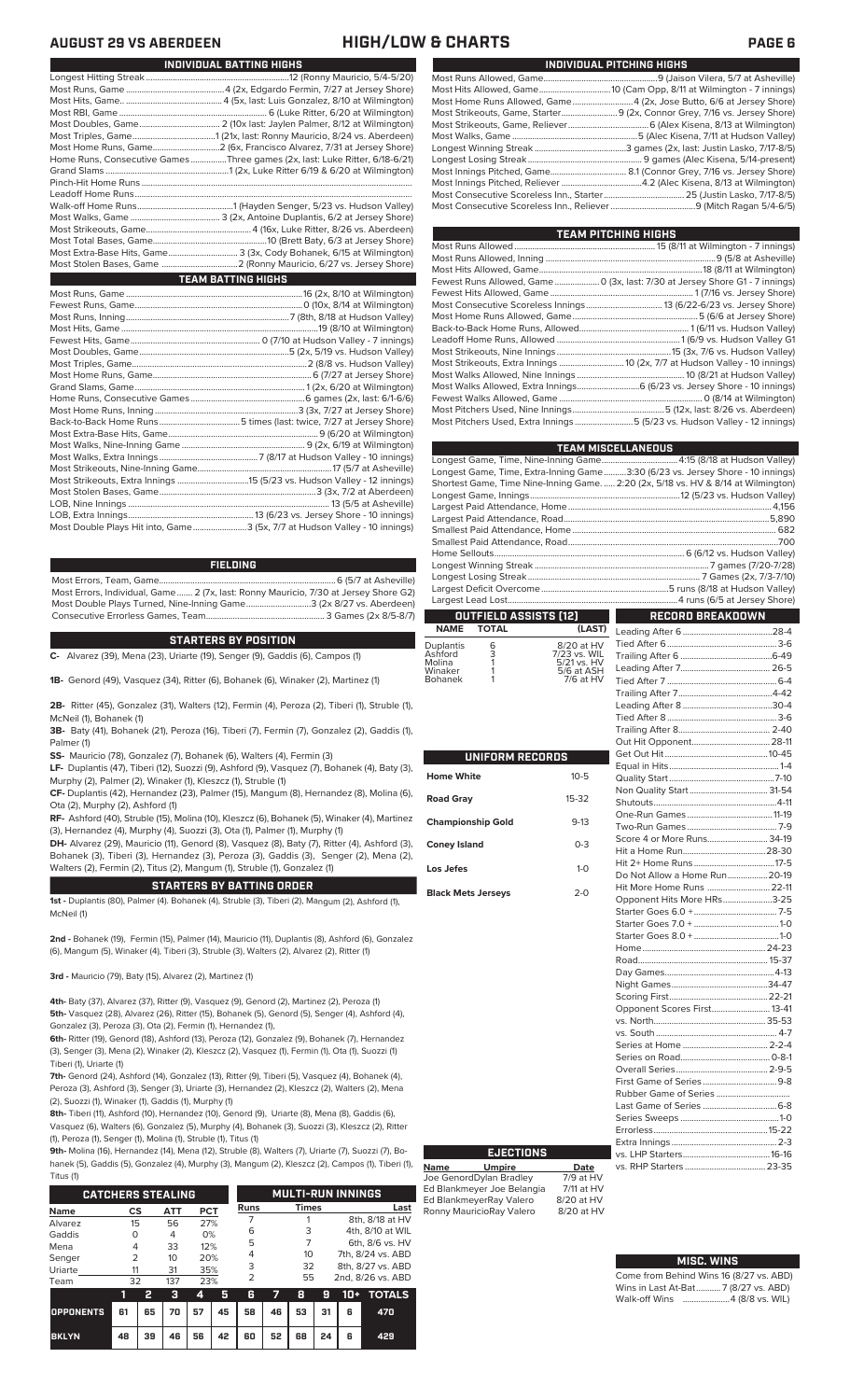# **AUGUST 29 VS ABERDEEN GAME BY GAME RESULTS**

|--|

|             | <b>GAME-BY-GAME RESULTS</b> |                            |                |                     |               |                   |         |                                                                         |                                     |                         |             |                   |
|-------------|-----------------------------|----------------------------|----------------|---------------------|---------------|-------------------|---------|-------------------------------------------------------------------------|-------------------------------------|-------------------------|-------------|-------------------|
| <b>DATE</b> | GM#                         | OPPONENT                   | W-L/TIME SCORE |                     | <b>RECORD</b> | <b>POSITION</b>   | GA/GB   | <b>WINNING PITCHER</b>                                                  | <b>LOSING PITCHER</b>               | <b>SAVE</b>             | <b>TIME</b> | <b>ATTENDANCE</b> |
| 5/4         | $\mathbf{1}$                | at Asheville               | W              | $8 - 2$             | $1-0$         | T <sub>1st</sub>  | $+1$    | Josh Walker (1-0)                                                       | Blair Henley (0-1)                  |                         | 3:16        | 1,200             |
| 5/5         | $\overline{2}$              | at Asheville               | L              | $6-1$               | $1 - 1$       | T <sub>2</sub> nd | $-1$    | Chandler Casey (1-0)                                                    | Jose Butto (1-0)                    |                         | 3:26        | 1,200             |
| 5/6         | 3                           | at Asheville               | L              | $11 - 4$            | $1 - 2$       | T3rd              | $-2$    | Matt Ruppenthal (1-0)                                                   | Oscar Rojas (0-1)                   |                         | 3:10        | 1,200             |
| 5/7         | 4                           | at Asheville               | L              | $13 - 7$            | $1 - 3$       | T3rd              | -3      | R.J. Freure (1-0)                                                       | Jaison Vilera (0-1)                 |                         | 3:44        | 1,200             |
| 5/8         | 5                           | at Asheville               | W              | $16-12$             | $2 - 3$       | T3rd              | -3      | Alec Kisena (1-0)                                                       | Juan Pablo Lopez (1-0)              |                         | 3:52        | 1,200             |
| 5/9         |                             | at Asheville               |                |                     |               |                   |         | Cancelled due to non-COVID-related illness                              |                                     |                         |             |                   |
| 5/10        |                             | OFF DAY                    |                |                     |               |                   |         |                                                                         |                                     |                         |             |                   |
| 5/11        | 6                           | at Greenville              | W              | $6-1$               | $3-3$         | 2 <sub>nd</sub>   | $-2.5$  | Josh Walker (2-0)                                                       | Jay Groome (0-2)                    |                         | 3:00        | 1,995             |
| 5/12        | 7                           | at Greenville              | W              | $3 - 2$             | $4 - 3$       | 2 <sub>nd</sub>   | $-1.5$  | Brian Metoyer (1-0)                                                     | Yusniel Padron-Artilles (0-2)       | Mitch Ragan (1)         | 3:14        | 1,819             |
| 5/13        | 8                           | at Greenville              | L              | $8 - 2$             | $4 - 4$       | 2nd               | $-2.5$  | Chris Murphy (1-1)                                                      | Oscar Rojas (0-2)                   |                         | 3:21        | 2,485             |
| 5/14        | 9                           | at Greenville              | L              | $5-1$               | $4 - 5$       | 4th               | $-2.5$  | Brayan Bello (2-0)                                                      | Alec Kisena (1-1)                   |                         | 2:54        | 2,732             |
| 5/15        | 10                          | at Greenville              | L              | $8 - 4$             | $4-6$         | 4th               | $-3.5$  | Yorvin Pantoja (1-0)                                                    | Brian Metoyer (1-1)                 |                         | 2:52        | 2,883             |
| 5/16        | 11                          | at Greenville              | L              | $10-9$              | $4 - 7$       | 4th               | $-3.5$  | Jake Wallace (1-0)                                                      | Eric Orze (0-1)                     |                         | 3:09        | 2,818             |
| 5/17        |                             | OFF DAY                    |                |                     |               |                   |         |                                                                         |                                     |                         |             |                   |
| 5/18        | 12                          | <b>Hudson Valley</b>       | L              | $4-3$               | $4 - 8$       | 5th               | $-4.5$  | Zach Greene (1-1)                                                       | Andrew Edwards (0-1)                |                         | 2:29        | 1,315             |
| 5/19        | 13                          | <b>Hudson Valley</b>       | W              | $14-0$              | $5-8$         | 5th               | $-3.5$  | Allan Winans (1-0)                                                      | Jhony Brito (0-1)                   |                         | 3:01        | 810               |
| 5/20        | 14                          | <b>Hudson Valley</b>       | L              | $6-1$               | $5-9$         | 5th               | $-3.5$  | Luis Medina (2-0)                                                       | Jaison Vilera (0-2)                 |                         | 2:42        | 682               |
| 5/21        | 15                          | <b>Hudson Valley</b>       | W              | $4-1$               | $6-9$         | 5th               | $-3.5$  | Josh Walker (3-0)                                                       | Josh Maciejewski (2-1)              | Eric Orze (1)           | 2:33        | 998               |
| 5/22        | 16                          | <b>Hudson Valley</b>       | L              | $5-3$               | $6-10$        | 5th               | $-4.5$  | Ken Waldichuk (1-0)                                                     | Cam Opp (0-1)                       |                         | 3:14        | 1,624             |
| 5/23        | 17                          | <b>Hudson Valley</b>       | W              | $6-5(12)$           | $7-10$        | 5th               | $-3.5$  | Josh Hejka (1-0)                                                        | Zach Greene (1-2)                   |                         | 3:24        | 1,261             |
| 5/24        |                             | OFF DAY                    |                |                     |               |                   |         |                                                                         |                                     |                         |             |                   |
| 5/25        | 18                          | Aberdeen                   | L              | $8-1$               | $7 - 11$      | 5th               | $-4.5$  | Drew Rom (2-0)                                                          | Oscar Rojas (0-3)                   |                         | 2:52        | 861               |
| 5/26        | 19                          | Aberdeen                   |                |                     |               |                   |         | 5/26 game postponed due to rain, makeup scheduled for doubleheader 5/27 |                                     |                         |             |                   |
| 5/27        | 19                          | Aberdeen                   | г              | $6-2(7)$            | $7-12$        | 5th               | $-5.5$  | Grayson Rodriguez (3-0)                                                 | Jaison Vilera (0-3)                 |                         | 2:14        |                   |
|             | 20                          | Aberdeen                   | L              | $10-1(7)$           | $7-13$        | 5th               | $-6.5$  | Morgan McSweeney (2-0)                                                  | Cam Opp (0-2)                       |                         | 2:37        | 926               |
| 5/28        | 21                          | Aberdeen                   |                |                     |               |                   |         | 5/28 game postponed due to rain, makeup scheduled for doubleheader 8/25 |                                     |                         |             |                   |
| 5/29        | 21                          | Aberdeen                   | г              | $4-1$               | $7-14$        | 5th               | $-7.5$  | <b>Garrett Stallings (3-1)</b>                                          | Alec Kisena (1-2)                   | Connor Gillispie (1)    | 2:52        | 1,509             |
| 5/30        | 22                          | Aberdeen                   |                |                     |               |                   |         | 5/30 game posted to a later date to be determined                       |                                     |                         |             |                   |
| 5/31        |                             | OFF DAY                    |                |                     |               |                   |         |                                                                         |                                     |                         |             |                   |
|             |                             |                            |                |                     |               |                   |         | MAY [7-14]                                                              |                                     |                         |             |                   |
| 6/1         | 22                          | at Jersey Shore            | W              | $11 - 5$            | $8-14$        | T4th              | $-7.5$  | Jose Butto (1-1)                                                        | Josh Hendrickson (0-1)              |                         | 3:03        | 2,077             |
| 6/2         | 23                          | at Jersey Shore            | L              | $4-1$               | $8 - 15$      | 5th               | $-8.5$  | Carlo Reyes (1-0)                                                       | Justin Lasko (0-1)                  | Blake Brown (1)         | 2:44        | 1,591             |
| 6/3         | 24                          | at Jersey Shore            | W              | $6 - 4$             | $9-15$        | 4th               | $-8.5$  | Bryce Montes de Oca (1-0)                                               | Jack Perkins (0-1)                  | Brian Metoyer (1)       | 3:15        | 1,473             |
| 6/4         | 25                          | at Jersey Shore            | L              | $5-4(7)$            | $9-16$        | 5th               | $-9.0$  | Aneurys Zabala (2-2)                                                    | Allan Winans (1-1)                  |                         | 2:12        | 2,399             |
| 6/5         | 26                          | at Jersey Shore            | Г              | $5-4$               | $9 - 17$      | 5th               | $-9.0$  | Mike Adams (1-1)                                                        | Mitch Ragan (0-1)                   |                         | 2:36        | 2,122             |
| 6/6         | 27                          | at Jersey Shore            | L              | $11-6$              | $9-18$        | 5th               | $-9.5$  | Nick Lackney (1-0)                                                      | Jose Butto (1-2)                    |                         | 3:31        | 2,041             |
| 6/7         |                             | OFF DAY                    |                |                     |               |                   |         |                                                                         |                                     |                         |             |                   |
| 6/9         | 28                          | <b>Hudson Valley</b>       | L              | $3-2(7)$            | $9-19$        | 5th               | $-10.5$ | Tanner Myatt (1-0)                                                      | Justin Lasko (0-2)                  | Justin Wilson (1)       | 2:22        |                   |
|             | 29                          | <b>Hudson Valley</b>       | W              | $5-3(7)$            | 10-19         | 5th               | $-9.5$  | Eric Orze (1-1)                                                         | Luis Medina (2-1)                   | Bryce Montes de Oca (1) | 2:02        | 1,211             |
| 6/10        | 30                          | <b>Hudson Valley</b>       | L              | $1 - 0$             | 10-20         | 5th               | $-9.5$  | <b>Barrett Loseke (2-1)</b>                                             | Cam Opp (0-3)                       | Zach Greene (1)         | 2:37        | 1,396             |
| 6/11        | 31                          | <b>Hudson Valley</b>       | L              | $8-0$               | $10 - 21$     | 5th               | $-9.5$  | Ken Waldichuk (2-0)                                                     | Jaison Vilera (0-4)                 |                         | 3:06        | 1,597             |
| 6/12        | 32                          | <b>Hudson Valley</b>       | г              | $5-4$               | 10-22         | 5th               | $-9.5$  | Nelson Alvarez (2-0)                                                    | Bryce Montes de Oca (1-1)           | Justin Wilson (2)       | 3:22        | 2,194             |
| 6/13        | 33                          | <b>Hudson Valley</b>       | г              | $5-0$               | $10 - 23$     | 5th               | $-9.5$  | Hayden Wesneski (1-1)                                                   | Allan Winans (1-2)                  |                         | 2:50        | 1,749             |
| 6/14        |                             | OFF DAY                    |                |                     |               |                   |         |                                                                         |                                     |                         |             |                   |
| 6/15        | 34                          | at Wilmington              | W              | $3-1$               | $11 - 23$     | 5th               | $-8.5$  | Brian Metoyer (2-1)                                                     | Zach Brzykcy (2-1)                  | Andrew Edwards (1)      | 2:21        | 1,188             |
| 6/16        | 35                          | at Wilmington              | L              | $5 - 2$             | $11 - 24$     | 5th               | $-9.5$  | Amos Willingham (1-0)                                                   | Eric Orze (1-2)                     | Reid Schaller (3)       | 2:51        | 700               |
| 6/17        | 36                          | at Wilmington              | L              | $8 - 4$             | $11 - 25$     | 5th               | $-10.5$ | Joan Adon (3-1)                                                         | Alec Kisena (1-3)                   |                         | 2:54        | 1,009             |
| 6/18        | 37                          | at Wilmington              | W              | $7 - 5$             | $12 - 25$     | 5th               | $-10$   | Mitch Ragan (1-1)                                                       | Reid Schaller (1-1)                 |                         | 2:52        | 2,565             |
| 6/19        | 38                          | at Wilmington              | L              | $9 - 8$             | 12-26         | 5th               | $-11$   | Christian Vann (2-0)                                                    | Andrew Edwards (0-2)                |                         | 3:26        | 1,899             |
| 6/20        | 39                          | at Wilmington              | W              | $13-1$              | 13-26         | 5th               | $-11$   | Justin Lasko (1-2)                                                      | Alfonso Hernanndez (0-1)            |                         | 2:44        | 2,722             |
| 6/21        |                             | OFF DAY                    |                |                     |               |                   |         |                                                                         |                                     |                         |             |                   |
| 6/22        | 40                          | <b>Jersey Shore</b>        | L              | $7-5$               | 13-27         | 5th               | $-12$   | Manuel Silva (1-0)                                                      | Jaison Vilera (0-5)                 | Aneurys Zabala (3)      | 3:01        | 2,307             |
| 6/23        | 41                          | <b>Jersey Shore</b>        | W              | $3-2(10)$           | 14-27         | 5th               | $-12$   | Mitch Ragan (2-1)                                                       | Andrew Brown (2-2)                  |                         | 3:30        | 1,595             |
| 6/24        | 42                          | <b>Jersey Shore</b>        | L              | $3-0$               | 14-28         | 5th               | $-13$   | Kevin Gowdy (2-3)                                                       | Jose Butto (1-3)                    | Blake Brown (2)         | 2:52        | 1,906             |
| 6/25        | 43                          | <b>Jersey Shore</b>        | W              | $7-2$               | 15-28         | 5th               | $-13$   | Cam Opp (1-3)                                                           | Jonathan Hughes (2-3)               |                         | 2:44        | 2,194             |
| 6/26        | 44                          | <b>Jersey Shore</b>        | W              | $8 - 5$             | 16-28         | 5th               | $-13$   | Michel Otanez (1-0)                                                     | Mark Potter (0-2)                   |                         | 3:13        | 2,363             |
| 6/27        | 45                          | <b>Jersey Shore</b>        | г              | $3-0$               | 16-29         | 5th               | $-13$   | Dominic Pipkin (2-0)                                                    | Justin Lasko (1-3)                  | Blake Brown (3)         | 2:43        | 2,253             |
| 6/28        |                             | OFF DAY                    |                |                     |               |                   |         |                                                                         |                                     |                         |             |                   |
| 6/29        | 46                          | at Aberdeen                | L              | $7-3$               | 16-30         | 5th               | $-14$   | Garrett Stallings (4-3)                                                 | Alec Kisena (1-4)                   | Garrett Farmer (4)      | 2:40        | 1,347             |
| 6/30        | 47                          | at Aberdeen                | L              | $2-1(7)$            | 16-31         | 5th               | $-14.5$ | Clayton McGinness (1-1)                                                 | Jose Butto (1-4)                    | Logan Gillaspie (1)     | 1:53        |                   |
|             | 48                          | at Aberdeen                | W              | $7-6(7)$            | 17-31         | 5th               | $-14.5$ | Jaison Vilera (1-5)                                                     |                                     |                         | 2:31        | 2,405             |
|             |                             |                            |                |                     |               |                   |         | <b>JUNE [10-17]</b>                                                     | Kade Strowd (0-2)                   | Mitch Ragan (2)         |             |                   |
| 7/1         | 49                          | at Aberdeen                |                |                     | 17-32         | 5th               | $-15$   | Drew Rom (5-0)                                                          |                                     |                         | 1:50        | 1,077             |
| 7/2         | 50                          | at Aberdeen                | L<br>W         | $2-0(6)$<br>$6 - 5$ | 18-32         | 5th               | $-14$   | Colby Morris (1-0)                                                      | Cam (1-4)<br>Connor Gillispie (4-4) | Bryce Montes de Oca (2) | 3:56        | 2,004             |
| 7/3         | 51                          | at Aberdeen                | L              | $4 - 3$             | 18-33         | 5th               | $-14.5$ | Xavier Moore (1-0)                                                      | Mitch Ragan (2-2)                   |                         | 3:00        | 4,668             |
|             | 52                          |                            | L              | $7 - 2$             | 18-34         |                   | $-15.5$ | Garrett Stallings (5-3)                                                 |                                     |                         | 2:31        |                   |
| 7/4<br>7/5  |                             | at Aberdeen<br>OFF DAY     |                |                     |               | 5th               |         |                                                                         | Alec Kisena (1-5)                   |                         |             | 3,001             |
| 7/6         | 53                          | at Hudson Valley           | L              | $9 - 7$             | 18-35         | 5th               | $-16.5$ | Charlie Ruegger (4-4)                                                   | Bryce Montes de Oca (1-2)           | Derek Craft (2)         | 3:15        | 1,687             |
| 7/7         | 54                          | at Hudson Valley           | L              | $3-2(10)$           | 18-36         | 5th               | $-17.5$ | Barrett Loseke (3-1)                                                    | Josh Hejka (1-1)                    |                         | 2:55        | 2,688             |
| 7/8         | 55                          | at Hudson Valley 7:05 p.m. |                |                     |               |                   |         | Game postponed due to rain, doubleheader scheduled for 7/10             |                                     |                         |             |                   |
| 7/9         | 55                          | at Hudson Valley           | L              | $6 - 4$             | 18-37         | 5th               | $-18.5$ | Jhony Brito (3-3)                                                       | Cam Opp (1-5)                       |                         | 3:06        | 3,896             |
| 7/10        | 56                          | at Hudson Valley           | L              | $7-1(7)$            | 18-38         | 5th               | $-19.5$ | Mitch Spence (3-1)                                                      | Connor Grey (0-1)                   |                         | 2:22        |                   |
|             | 57                          | at Hudson Valley           | L              | $5-0(7)$            | 18-39         | 5th               | $-20.5$ | Nick Ernst (4-0)                                                        | Justin Lasko (1-4)                  |                         | 2:03        | 3,111             |
| 7/11        |                             | 58 at Hudson Valley        | W              | $10-3$              | 19-39         | 5th               | $-19.5$ | Josh Hejka (2-1)                                                        | Shawn Semple (3-1)                  |                         | 3:20        | 2,892             |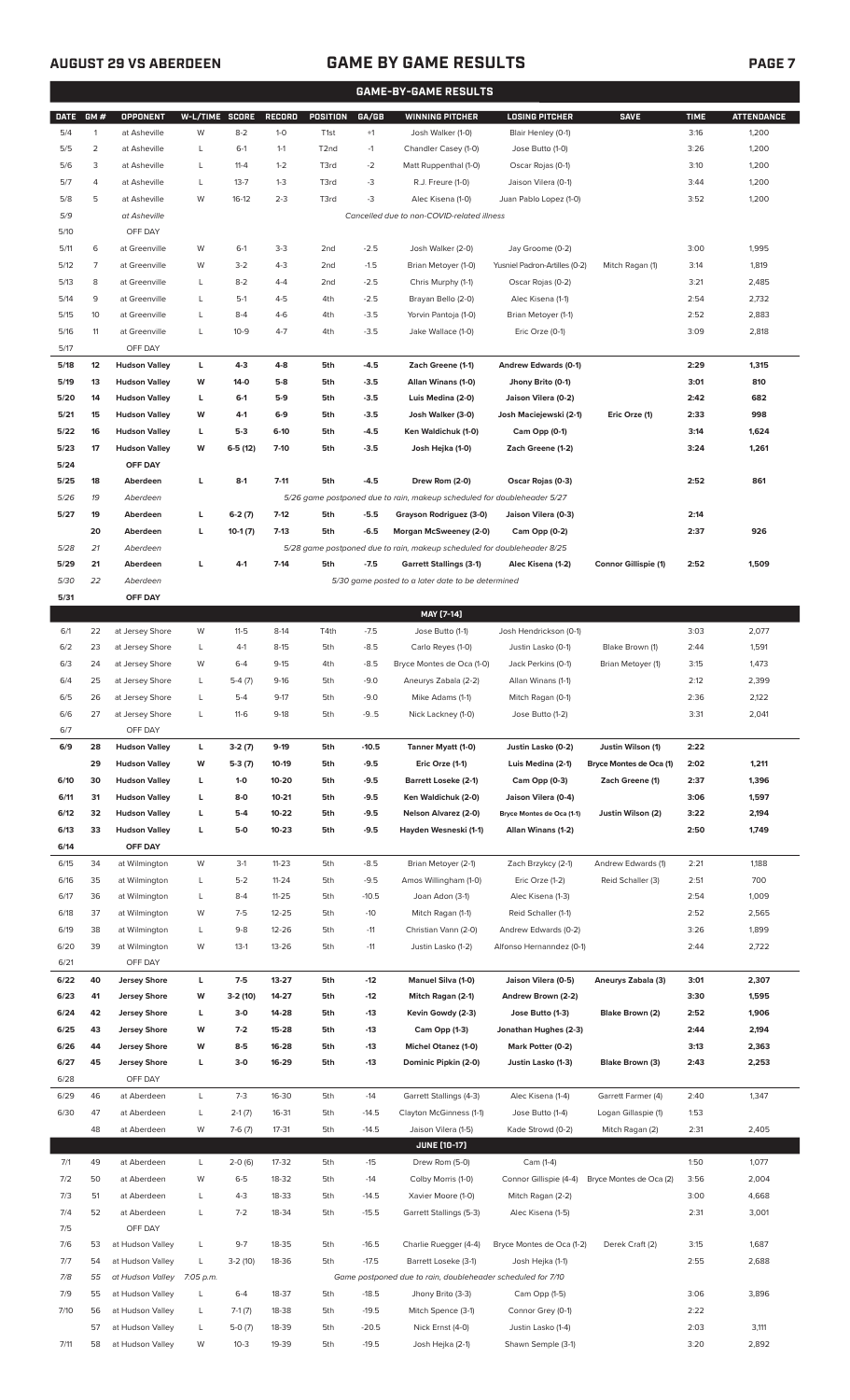# **AUGUST 29 VS ABERDEEN GAME-BY-GAME PAGE 8**

| <b>DATE</b> | <b>GM#</b> | OPPONENT             | W-L/TIME SCORE |           | RECORD | POSITION | GA/GB   | <b>WINNING PITCHER</b>                                      | <b>LOSING PITCHER</b>        | <b>SAVE</b>                | <b>TIME</b> | <b>ATTENDANCE</b> |
|-------------|------------|----------------------|----------------|-----------|--------|----------|---------|-------------------------------------------------------------|------------------------------|----------------------------|-------------|-------------------|
| 7/12        |            | OFF DAY              |                |           |        |          |         |                                                             |                              |                            |             |                   |
| 7/13        | 59         | <b>Jersey Shore</b>  | W              | $1-0$     | 20-39  | 5th      | $-19.5$ | Michel Otanez (2-0)                                         | Blake Brown (0-1)            |                            | 2:34        | 2,681             |
| 7/14        | 60         | <b>Jersey Shore</b>  | L              | $3-2$     | 20-40  | 5th      | $-19.5$ | Carlo Reyes (2-1)                                           | Andrew Edwards (0-3)         |                            | 3:13        | 1,898             |
| 7/15        | 61         | <b>Jersey Shore</b>  | L              | $13-3$    | 20-41  | 5th      | $-19$   | Dominic Popkin (4-1)                                        | Cam Opp (1-6)                | Aiden Anderson (2)         | 3:24        | 1,595             |
| 7/16        | 62         | <b>Jersey Shore</b>  | W              | $6-1$     | 21-41  | 5th      | $-19$   | Connor Grey (1-1)                                           | Tom Sutera (0-1)             |                            | 2:50        | 1,949             |
| 7/17        | 63         | <b>Jersey Shore</b>  | W              | $6-1$     | 22-41  | 5th      | $-19$   | Justin Lasko (2-4)                                          | Kevin Gowdy (3-5)            |                            | 2:56        | 2,422             |
| 7/18        | 64         | <b>Jersey Shore</b>  | L              | $7-1$     | 22-42  | 5th      | -20     | Carlo Reyes (3-1)                                           | Alec Kisena (1-6)            | Tyler Burch (3)            | 2:52        | 1,570             |
| 7/19        |            | OFF DAY              |                |           |        |          |         |                                                             |                              |                            |             |                   |
| 7/20        | 65         | Wilmington           | W              | 8-6       | 23-42  | 5th      | -20     | Jaison Vilera (2-5)                                         | Evan Lee (1-3)               | Hejka                      | 3:18        | 1,086             |
| 7/21        | 66         | Wilmington           | W              | 5-3       | 24-42  | 5th      |         | <b>Willy Taveras (1-0)</b>                                  | Kyle Hinton (0-1)            | Bryce Montes de Oca (3)    | 2:53        | 1,456             |
|             |            |                      |                |           |        |          | -20     | Justin Lasko (3-4)                                          |                              |                            |             |                   |
| 7/22        | 67         | Wilmington           | W              | $10 - 2$  | 25-42  | 5th      | -20     |                                                             | Alex Troop (4-4)             |                            | 3:00        | 3,430             |
| 7/23        | 68         | Wilmington           | W              | 5-4       | 26-42  | 5th      | -19     | J.T. Ginn (1-0)                                             | <b>Mitchell Parker (0-1)</b> |                            |             |                   |
| 7/24        | 69         | Wilmington           | W              | $8-3$     | 27-42  | 5th      | $-18$   | Mitch Ragan (1-0)                                           | Joan Udon (3-4)              |                            | 3:12        | 2,924             |
| 7/25        | 70         | Wilmington           | W              | $5-4$     | 28-42  | 5th      | $-18$   | <b>Willy Taveras (2-0)</b>                                  | Kyle Hinton (0-2)            |                            | 3:12        | 1,703             |
| 7/26        |            | OFF DAY              |                |           |        |          |         |                                                             |                              |                            |             |                   |
| 7/27        | 71         | at Jersey Shore      | W              | $14 - 5$  | 29-42  | 5th      | $-17$   | Hunter Parsons (1-0)                                        | Jonathan Hughes (3-5)        |                            | 3:04        | 3,270             |
| 7/28        | 72         | at Jersey Shore      | L              | $3-1$     | 29-43  | 5th      | $-17$   | Jhordany Mezquita (2-5)                                     | Cam Opp (1-7)                | Tyler Burch (4)            | 3:04        | 2,590             |
| 7/29        | 73         | at Jersey Shore      |                |           |        |          |         | Game postponed due to rain, doubleheader scheduled for 7/30 |                              |                            |             |                   |
| 7/30        | 73         | at Jersey Shore      | W              | $4-0(7)$  | 30-43  | 5th      | $-17.5$ | Justin Lasko (4-4)                                          | Dominic Pipkin (4-2)         | Bryce Montes de Oca (4)    | 2:20        |                   |
| 7/30        | 74         | at Jersey Shore      | L              | $3-0(7)$  | 30-44  | 5th      | $-17$   | Ethan Lindow (3-4)                                          | J.T. Ginn (1-1)              |                            | 1:46        | 5,890             |
| 7/31        | 75         | at Jersey Shore      | L              | $4 - 3$   | 30-45  | 5th      | $-18$   | Victor Vargas (1-0)                                         | Alec Kisena (1-7)            | Manuel Silva (2)           | 2:49        | 4,044             |
|             |            |                      |                |           |        |          |         | JULY [13-14]                                                |                              |                            |             |                   |
| 8/1         | 76         | at Jersey Shore      | L              | $4 - 3$   | 30-46  | 5th      | $-19$   | Tom Sutera (2-2)                                            | Conner O'Neil (0-1)          | Blake Brown (5)            | 2:42        | 2,535             |
| 8/2         |            | OFF DAY              |                |           |        |          |         |                                                             |                              |                            |             |                   |
| 8/3         | 77         | <b>Hudson Valley</b> | L              | 5-0       | 30-47  | 5th      | -20     | Randy Vasquez (2-0)                                         | Jaison Vilera (2-6)          |                            | 3:01        | 1,253             |
| 8/4         | 78         | <b>Hudson Valley</b> | L              | $3-2$     | 30-48  | 5th      | $-21$   | Mitch Spence (4-2)                                          | <b>Cam Opp (1-8)</b>         | Derek Craft (4)            | 2:58        | 2,611             |
| 8/5         | 79         | <b>Hudson Valley</b> | L              | $5-3$     | 30-49  | 5th      | $-22$   | Anderson Munoz (1-0)                                        | Justin Lasko (4-5)           | <b>Carlos Espinal (1)</b>  | 3:34        | 1,401             |
| 8/6         | 80         | <b>Hudson Valley</b> | W              | $9-6$     | 31-49  | 5th      | $-21$   | <b>Michel Otanez (3-0)</b>                                  | Matt Sauer (0-1)             | <b>Willy Taveras (1)</b>   | 3:29        | 2,473             |
| 8/7         | 81         | <b>Hudson Valley</b> | W              | $5-4$     | 32-49  | 5th      | -20     | Evy Ruibal (1-0)                                            | <b>Nelson Alvarez (3-2)</b>  | Joe Cavallaro (1)          | 3:10        | 4,156             |
| 8/8         | 82         | <b>Hudson Valley</b> | W              | $5-4$     | 33-49  | 5th      | $-19$   | Colby Morris (2-0)                                          | Derek Craft (1-2)            |                            | 3:05        | 2,942             |
| 8/9         |            | OFF DAY              |                |           |        |          |         |                                                             |                              |                            |             |                   |
| 8/10        | 83         | at Wilmington        | W              | $16 - 5$  | 34-49  | 4th      | $-19$   | Conner O'Neil (1-1)                                         | Mitchell Parker (0-3)        |                            | 3:51        | 985               |
| 8/11        | 84         | at Wilmington        | L              | $15-3(7)$ | 34-50  | 5th      | $-19$   | Joan Adon (5-4)                                             | Cam Opp (1-9)                |                            | 2:40        | 1,711             |
| 8/12        | 85         | at Wilmington        | L              | $5 - 4$   | 34-51  | 5th      | $-20$   | Alfonso Hernandez (3-3)                                     | J.T. Ginn (1-2)              | Davis Moore (1)            | 2:42        | 1,029             |
| 8/13        | 86         | at Wilmington        | L              | $7 - 4$   | 34-52  | 5th      | $-20$   | Zach Brzykcy (4-3)                                          | Bryce Montes de Oca (1-3)    | Francys Peguero (1)        | 3:25        | 2,164             |
| 8/14        | 87         | at Wilmington        | L              | $1 - 0$   | 34-53  | 5th      | $-20$   | Alex Troop (7-4)                                            | Luc Rennie (0-1)             | Todd Peterson (1)          | 2:20        | 1,419             |
| 8/15        | 88         | at Wilmington        |                | $12 - 5$  | 34-54  | 5th      | -21     | Malvin Pena (1-3)                                           | Hunter Parsons (1-1)         |                            | 3:21        | 1,666             |
| 8/16        |            | OFF DAY              |                |           |        |          |         |                                                             |                              |                            |             |                   |
| 8/17        | 89         | at Hudson Valley     | L              | $3-2(10)$ | 34-55  | 5th      | $-22$   | Matt Minnick (4-1)                                          | Colby Morris (2-1)           |                            | 3:22        | 2,187             |
| 8/18        | 90         | at Hudson Valley     | W              | $11 - 7$  | 35-55  | 5th      | $-21$   | Hunter Parsons (2-1)                                        | Nelvin Correa (0-2)          |                            | 4:15        | 3,041             |
| 8/19        | 91         | at Hudson Valley     | L              | $7-6$     | 35-56  | 5th      | $-22$   | Charlie Ruegger (5-4)                                       | Evy Ruibal (1-1)             |                            | 3:11        | 2,687             |
| 8/20        | 92         | at Hudson Valley     | L              | $3-1$     | 35-57  | 5th      | $-23$   | Randy Vasquez (3-0)                                         | Alec Kisena (1-8)            | Carlos Espinal (2)         | 2:58        | 3,897             |
| 8/21        | 93         | at Hudson Valley     | L              | $6 - 4$   | 35-58  | 5th      | $-24$   | Mitch Spence (7-2)                                          | Luc Rennie (0-2)             | Derek Craft (7)            | 3:08        | 4,071             |
| 8/22        | 94         | at Hudson Valley     |                |           |        |          |         | Game postponed to 9/8 due to inclement weather              |                              |                            |             |                   |
| 8/23        |            | OFF DAY              |                |           |        |          |         |                                                             |                              |                            |             |                   |
| 8/24        | 95         | Aberdeen             | W              | 9-6       | 36-58  | 5th      | $-23$   | Evy Ruibal (2-1)                                            | Adam Stauffer (0-1)          | <b>Willy Tavares (2)</b>   | 3:29        | 1,626             |
| 8/25        | 96         | Aberdeen             | L              | $2-1(8)$  | 36-59  | 5th      | -24.5   | <b>Clayton McGinness (3-2)</b>                              | <b>Brian Metoyer (2-2)</b>   | <b>Shelton Perkins (1)</b> | 2:42        | 1,848             |
|             | 97         | Aberdeen             | W              | $1-0$     | 37-59  | 5th      | -23.5   | David Griffin (1-0)                                         | Connor Gillispie (4-8)       | <b>Bryce Montes De Oca</b> | 2:06        | 1,848             |
| 8/26        | 98         | Aberdeen             | L              | $12 - 5$  | 37-60  | 5th      | -23.5   | Ryan Watson (3-1)                                           | Alec Kisena (1-9)            | <b>Garrett Farmer (6)</b>  | 4:05        | 3,602             |
| 8/27        | 99         | Aberdeen             | W              | 6-4       | 38-60  | 5th      | -22.5   | <b>Brian Metoyer (3-2)</b>                                  | Ignacio Feliz (0-3)          | <b>Willy Taveras (3)</b>   | 3:04        | 2,457             |
| 8/28        | 100        | Aberdeen             | W              | $4-1$     | 39-60  | 5th      | -22.5   | Jose Chacin (1-0)                                           | Conner Loeprich (0-4)        | Montes de Oca (6)          | 3:00        | 2,670             |
| 8/29        | 101        | Aberdeen             | 4:00 p.m.      |           |        |          |         |                                                             |                              |                            |             |                   |
| 8/30        |            | OFF DAY              |                |           |        |          |         |                                                             |                              |                            |             |                   |
| 8/31        | 102        | Wilmington           | 7:00 p.m.      |           |        |          |         |                                                             |                              |                            |             |                   |
|             |            |                      |                |           |        |          |         | <b>AUGUST (6-14)</b>                                        |                              |                            |             |                   |
| 9/1         | 103        | Wilmington           | 7:00 p.m.      |           |        |          |         |                                                             |                              |                            |             |                   |
| 9/2         | 104        | Wilmington           | 7:00 p.m.      |           |        |          |         |                                                             |                              |                            |             |                   |
| 9/3         | 105        | Wilmington           | 7:00 p.m.      |           |        |          |         |                                                             |                              |                            |             |                   |
| 9/4         | 106        | Wilmington           | 6:00 p.m.      |           |        |          |         |                                                             |                              |                            |             |                   |
| 9/5         | 107        | Wilmington           | 4:00 p.m.      |           |        |          |         |                                                             |                              |                            |             |                   |
| 9/6         |            | OFF DAY              |                |           |        |          |         |                                                             |                              |                            |             |                   |
| 9/7         | 108        | at Hudson Valley     | 7:05 p.m.      |           |        |          |         |                                                             |                              |                            |             |                   |
| 9/8         | 109        | at Hudson Valley     | 5:05 p.m.      |           |        |          |         |                                                             |                              |                            |             |                   |
|             |            | at Hudson Valley     | DH             |           |        |          |         |                                                             |                              |                            |             |                   |
| 9/9         | 110        | at Hudson Valley     | 7:05 p.m.      |           |        |          |         |                                                             |                              |                            |             |                   |
| 9/10        | 111        | at Hudson Valley     | 7:05 p.m.      |           |        |          |         |                                                             |                              |                            |             |                   |
| 9/11        | 112        | at Hudson Valley     | 6:05 p.m.      |           |        |          |         |                                                             |                              |                            |             |                   |
| 9/12        | 113        | at Hudson Valley     | 4:35 p.m.      |           |        |          |         |                                                             |                              |                            |             |                   |
| 9/13        |            | OFF DAY              |                |           |        |          |         |                                                             |                              |                            |             |                   |
| 9/14        | 114        | <b>Jersey Shore</b>  | 7:00 p.m.      |           |        |          |         |                                                             |                              |                            |             |                   |
| 9/15        | 115        | <b>Jersey Shore</b>  | 7:00 p.m.      |           |        |          |         |                                                             |                              |                            |             |                   |
| 9/16        | 116        | <b>Jersey Shore</b>  | 7:00 p.m.      |           |        |          |         |                                                             |                              |                            |             |                   |
| 9/17        | 117        | <b>Jersey Shore</b>  | 7:00 p.m.      |           |        |          |         |                                                             |                              |                            |             |                   |
| 9/18        | 118        | <b>Jersey Shore</b>  | 4:00 p.m.      |           |        |          |         |                                                             |                              |                            |             |                   |
| 9/19        | 119        | <b>Jersey Shore</b>  | 1:00 p.m.      |           |        |          |         |                                                             |                              |                            |             |                   |

**SEPTEMBER (0-0)**